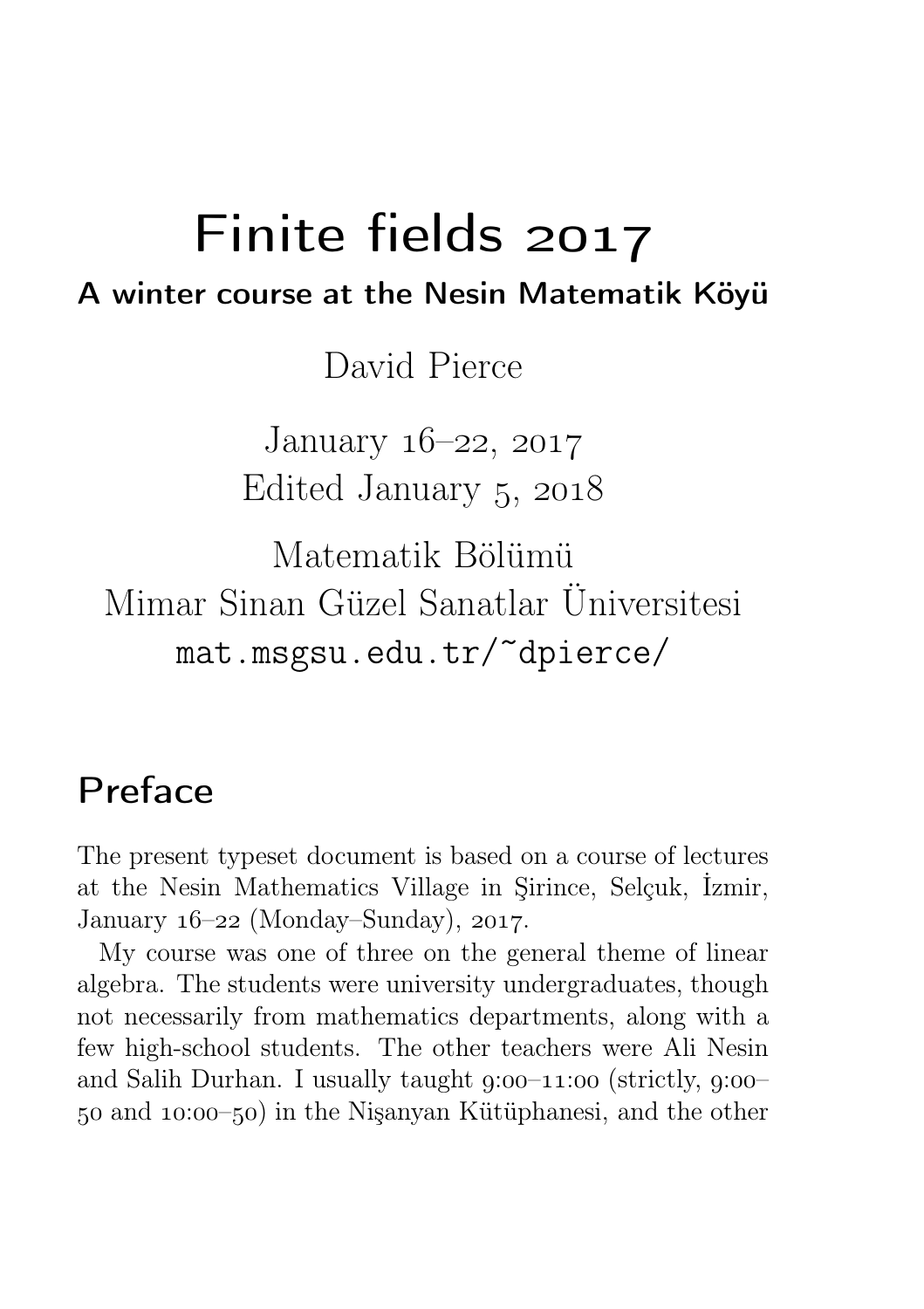courses were  $11:00-13:00$  and  $17:00-19:00$ , with meals following each of these lecture.<sup>∗</sup>

I started typesetting this document on Thursday morning, after three lectures had been completed. The sources are  $(1)$  my handwritten notes, prepared before the lectures,  $(2)$  the typeset notes from a similar course last year,  $(3)$  my memory of what happened in the lectures, and sometimes  $(4)$  my wishes for enlargements or improvements. Thus the notes are not a precise record of what actually happened, though they should be close.

I lectured mostly in Turkish, though writing on the board in English. Students' questions were mostly in Turkish, though sometimes, face to face during the break or after the second hour, in English.

### 1 Monday, January 16

We shall study vector spaces over finite fields. A field is a commutative ring in which  $1 \neq 0$  and every nonzero element has a multiplicative inverse. Examples of fields include  $\mathbb{C}, \mathbb{R},$ and Q. A vector space is a module over a field. Every field is a vector space over every field that it includes as a subfield: thus  $\mathbb C$  is a vector space over  $\mathbb R$  and  $\mathbb Q$ , and  $\mathbb R$  is a vector space

<sup>\*</sup>On Monday I taught at 9:00, and Salih taught at 11:00 about modules in general. I was told Monday evening that Ali would teach at  $g$ :00 the next day; I,  $11:00$ . An SMS sent to Ali around 8:40 on Tuesday going unanswered, I went to the library anyway. Ali not being there at  $q$ , I taught. He had been planning to come, but came late. Meanwhile, it transpired that the library was needed for another event at  $11:00$ , involving children; lunch for our group was rescheduled for  $12:00$ , but I did not get the message. (I did get lunch though, just before the children invaded the Bol Kepçe at  $13:00$ .)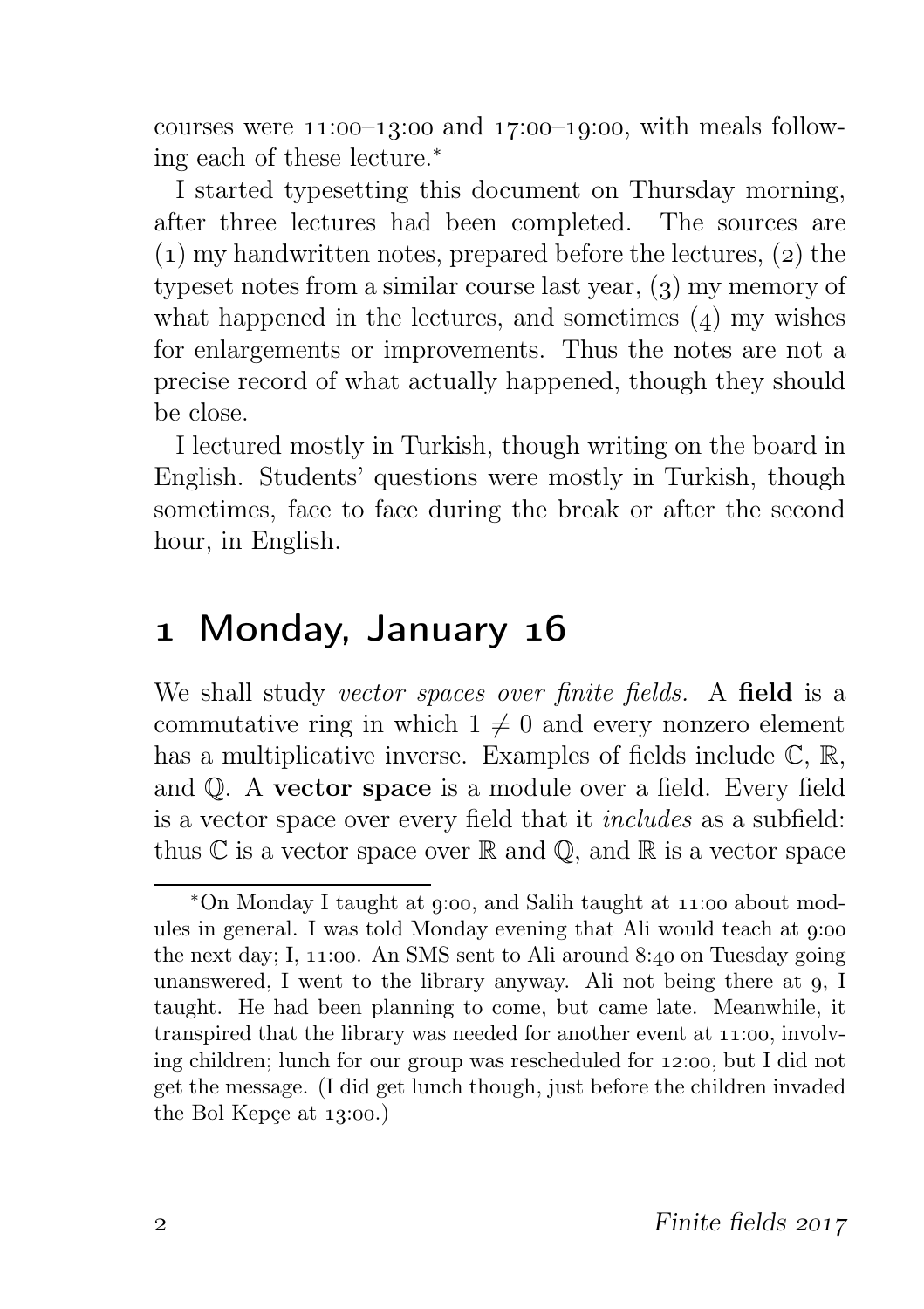over Q. We shall prove the following theorems.

- . The size of every finite field is the power of a prime number (Theorem  $14$ , page  $14$ ).
- 2. For every prime power q, there is a field  $\mathbb{F}_q$  of size q, and all such fields are isomorphic (Theorem  $21$ , page  $18$ ).
- 3. If  $p$  is prime, and  $k$  and  $m$  are positive integers,

$$
\mathbb{F}_{p^k} \subseteq \mathbb{F}_{p^m} \iff k \mid m
$$

(Theorem 22, page  $22$ ).

4. The multiplicative group  $\mathbb{F}_q^{\times}$  of units of  $\mathbb{F}_q$  is isomorphic to  $\mathbb{Z}_{q-1}$  (Theorem 25, page 23).

In order to be able to prove these theorems, we shall prove the following results from number theory.

### $1$  Euclid's Lemma. For all primes  $p$ ,

$$
p \mid ab \And p \nmid a \implies p \mid b.
$$

 Bézout's Lemma. For all integers a and b, not both 0, if d is the greatest common divisor of a and b, then the equation

$$
ax + by = d
$$

is soluble.

Properly formulated,

- Euclid's Lemma will be true for every commutative ring for which Bézout's Lemma is true;
- Bézout's Lemma will be true for every commutative ring in which greatest common divisors can be found by the Euclidean Algorithm.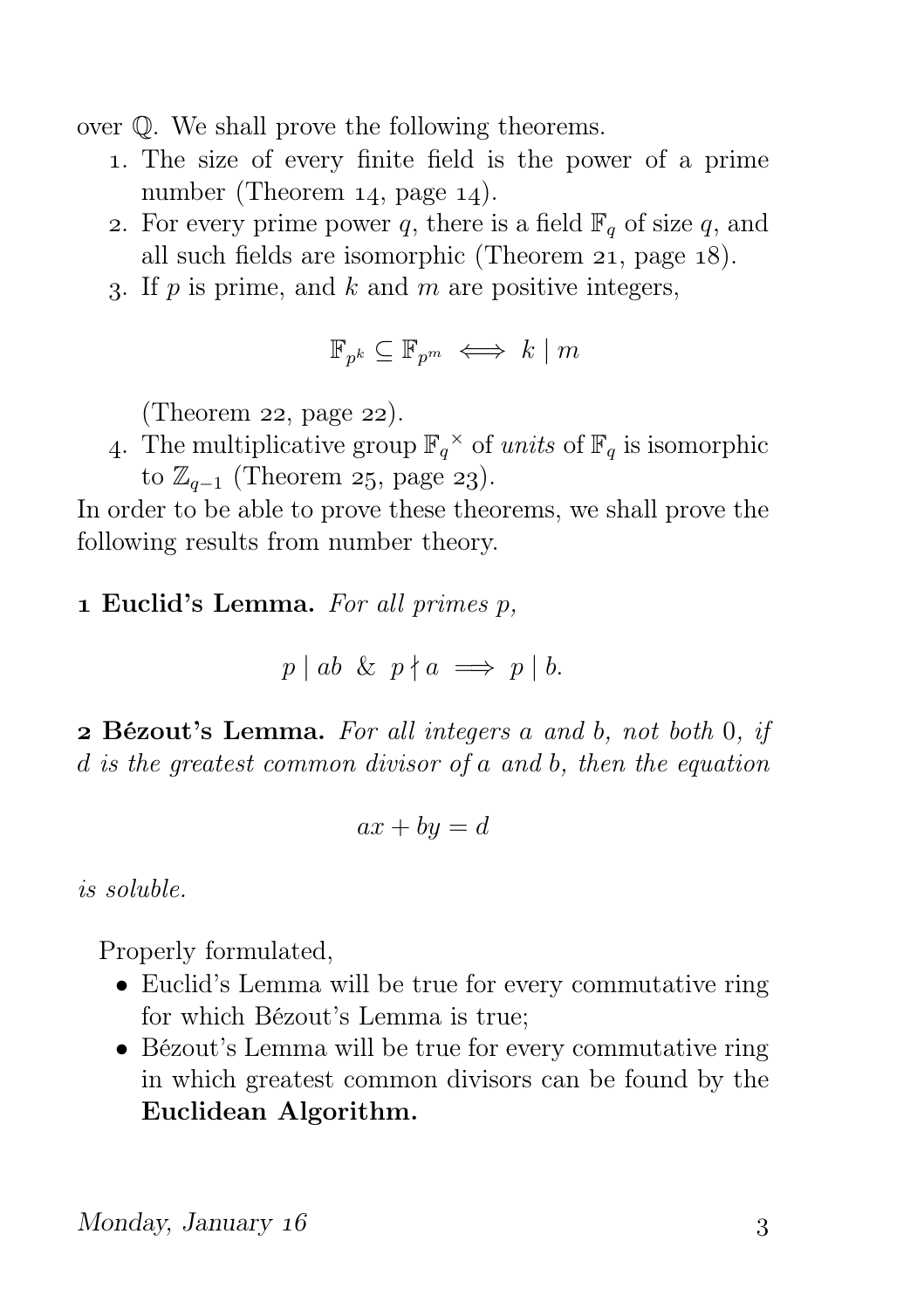However, the converses fail; there are commutative rings in which Euclid's Lemma is true, but not Bézout's Lemma; and in which Bézout's Lemma is true, but the Euclidean Algorithm is not available.

The ring  $\mathbb{Z}_5$  is  $\{0, 1, 2, 3, 4\}$ ; one can check that this is a field, since, modulo 5,

$$
2 \cdot 3 \equiv 1, \qquad \qquad 4 \cdot 4 \equiv 1,
$$

and so all nonzero elements of  $\mathbb{Z}_5$  have inverses. However, the ring  $\mathbb{Z}_6$ , namely  $\{0, 1, 2, 3, 4, 5\}$ , is not a field, since  $2 \cdot 3 \equiv 0$ (mod 6), so 2 can have no inverse.

We let N be the set  $\{1, 2, 3, \ldots\}$  or  $\{x \in \mathbb{Z}: x > 0\}$  of positive integers, that is, counting numbers. If  $n \in \mathbb{N}$ , then

$$
\mathbb{Z}_n = \{ x \in \mathbb{Z} \colon 0 \leqslant x < n \}. \tag{1}
$$

This is a ring with addition  $\oplus$  and multiplication  $\otimes$ , where

$$
a \oplus b = c \iff a + b \equiv c \pmod{n},
$$
  
 $a \otimes b = c \iff ab \equiv c \pmod{n}.$ 

(We shall work this out precisely tomorrow.)<sup>∗</sup>

**3 Theorem.** For all n in N, if the ring  $\mathbb{Z}_n$  is a field, then n must be prime.

*Proof.* We show the contrapositive. If  $n$  is not prime, then it is either 1 or a composite ab, where  $1 < a < n$ . Since  $\mathbb{Z}_1 = \{0\},\$ this is not a field, since  $1 \neq 0$  in a field. In the other case,  $a \not\equiv 1$ , but  $ab \equiv 0 \pmod{n}$ , so a has no inverse. П

<sup>∗</sup> I did not use the notation ⊕ and ⊗ in class.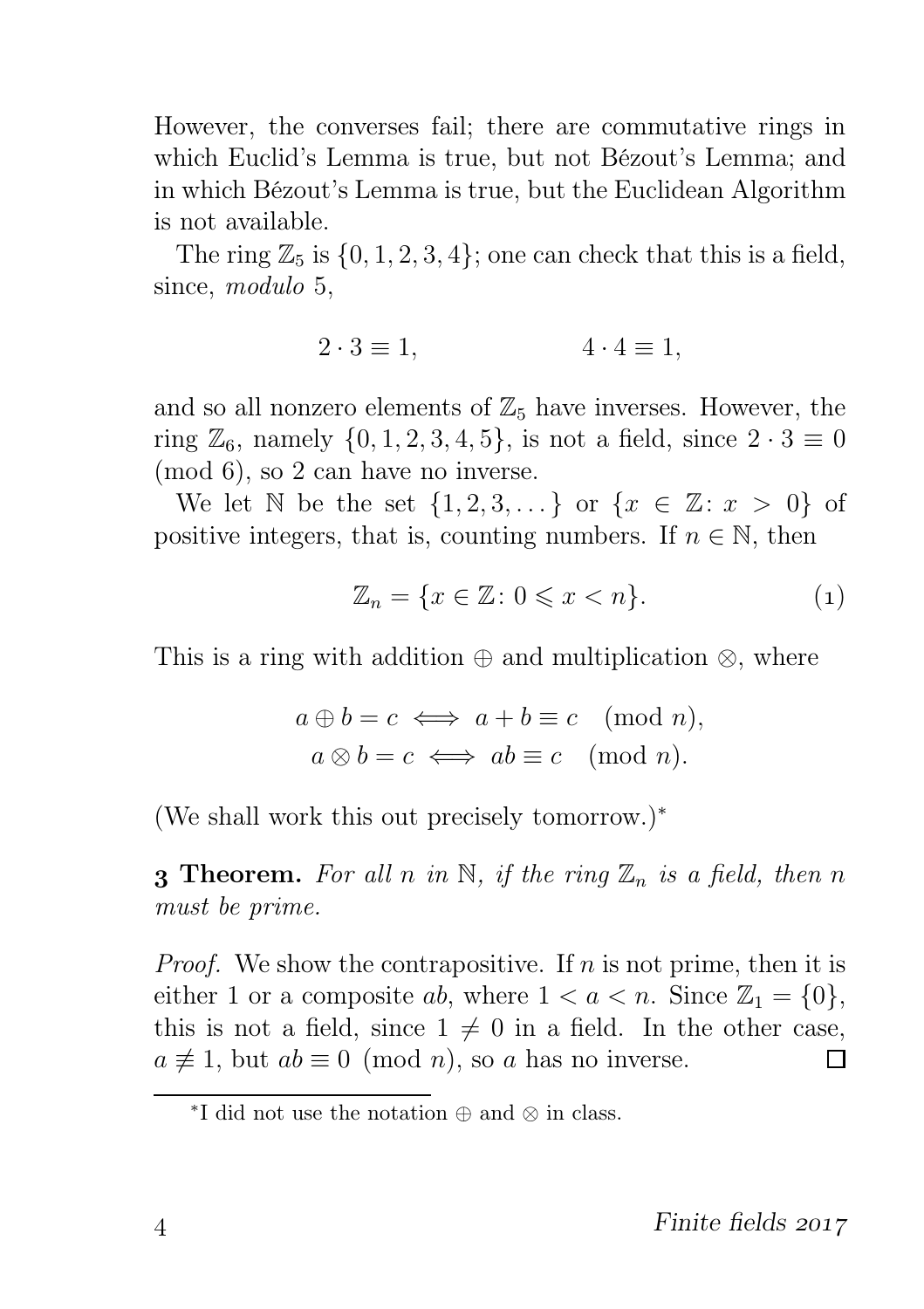We shall show the converse, that for all primes  $p, Z_p$  is a field.<sup>∗</sup> We have this already when  $p$  is 5. It is obviously true when  $p$  is 2.

On the four-element set  $\{0, 1, \alpha, \beta\}$ , we define addition and multiplication as in the following tables.

| $+$ 0 1 $\alpha$ $\beta$                     |  |                                  |  | $\times$ 0 1 $\alpha$ $\beta$ |  |                                              |  |
|----------------------------------------------|--|----------------------------------|--|-------------------------------|--|----------------------------------------------|--|
| $\boxed{0}$ $\boxed{0}$ $1$ $\alpha$ $\beta$ |  |                                  |  |                               |  |                                              |  |
|                                              |  | $1 \vert 1 \ 0 \ \beta \ \alpha$ |  |                               |  | $1 \vert 0 \vert 1 \vert \alpha \vert \beta$ |  |
|                                              |  | $\alpha \alpha \beta \ 0 1$      |  |                               |  | $\alpha$ 0 $\alpha$ $\beta$ 1                |  |
| $\beta$   $\beta$ $\alpha$ 1 0               |  |                                  |  | $\beta$ 0 $\beta$ 1 $\alpha$  |  |                                              |  |

These are derived from the rules

$$
1 + 1 = 0,
$$
  $\alpha^2 = \alpha + 1 = \beta,$  (2)

assuming also that the resulting structure will be a field, so that, in particular,

$$
x + x = 1x + 1x = (1 + 1)x = 0.
$$

One can check that the structure is a field, which we may call  $\mathbb{F}_4$ ; but this checking may be tedious, unless we develop some general principles.†

<sup>∗</sup> I say that we shall use the Euclidean Algorithm for this; but here I shall turn out not to be correct. A student says he can prove the theorem without the Algorithm; but what he turns out to mean is that he can prove that every finite integral domain is a field.

<sup>&</sup>lt;sup>†</sup>With students who ask questions after class, I observe that our  $\mathbb{F}_4$  is  $\mathbb{F}_2[\alpha]$ , and this is  $\mathbb{F}_2^2$  with multiplication of vectors by scalars extended to allow multiplication by all vectors. In the same way,  $\mathbb C$  is  $\mathbb R[i]$ , where  $i^2 + 1 = 0$ ; so C is  $\mathbb{R}^2$  with multiplication similarly extended.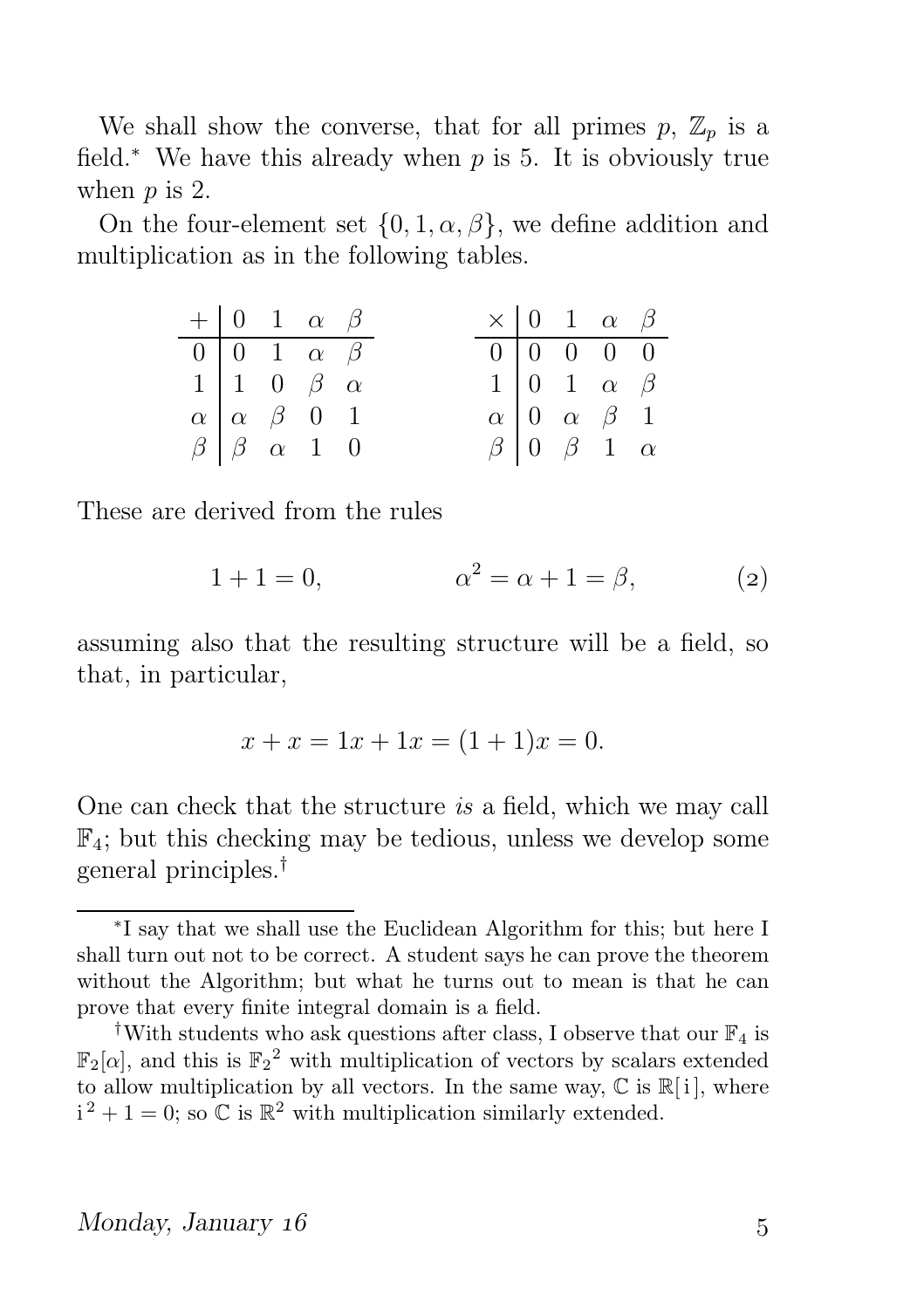### 2 Tuesday, January 17

We want to show that, whenever p is prime, then  $\mathbb{Z}_p$  is a field. What is  $\mathbb{Z}_p$  anyway? More generally, when  $n \in \mathbb{N}$ , why is  $\mathbb{Z}_n$ a ring? The relation  $R$  given by

$$
x R y \iff x \equiv y \pmod{n}
$$

is an equivalence relation on  $\mathbb{Z}$ , meaning

$$
x R x,
$$
  
\n
$$
x R y \implies y R x,
$$
  
\n
$$
x R y \& y R z \implies x R z.
$$

If  $a \in \mathbb{Z}$ , we define

$$
[a] = \{x \in \mathbb{Z} \colon a \; R \; x\},\
$$

the equivalence class of  $a$  with respect to  $R$ . Now we can define

$$
\mathbb{Z}_n = \{ [x] \colon x \in \mathbb{Z} \}.
$$

The next two theorems allow us to use the definition in  $(1)$ . We shall use the notation

$$
\mathbf{w} = \{0, 1, 2, \dots\} = \{0\} \cup \mathbb{N} = \{x \in \mathbb{Z} : x \geq 0\}.
$$

4 Division Theorem. For all n in  $\mathbb N$  and a in  $\mathbb Z$ , the system

$$
a = nx + y \& 0 \leqslant y < n
$$

has a unique solution.

 $6 \t\t \text{Finite fields } 2017$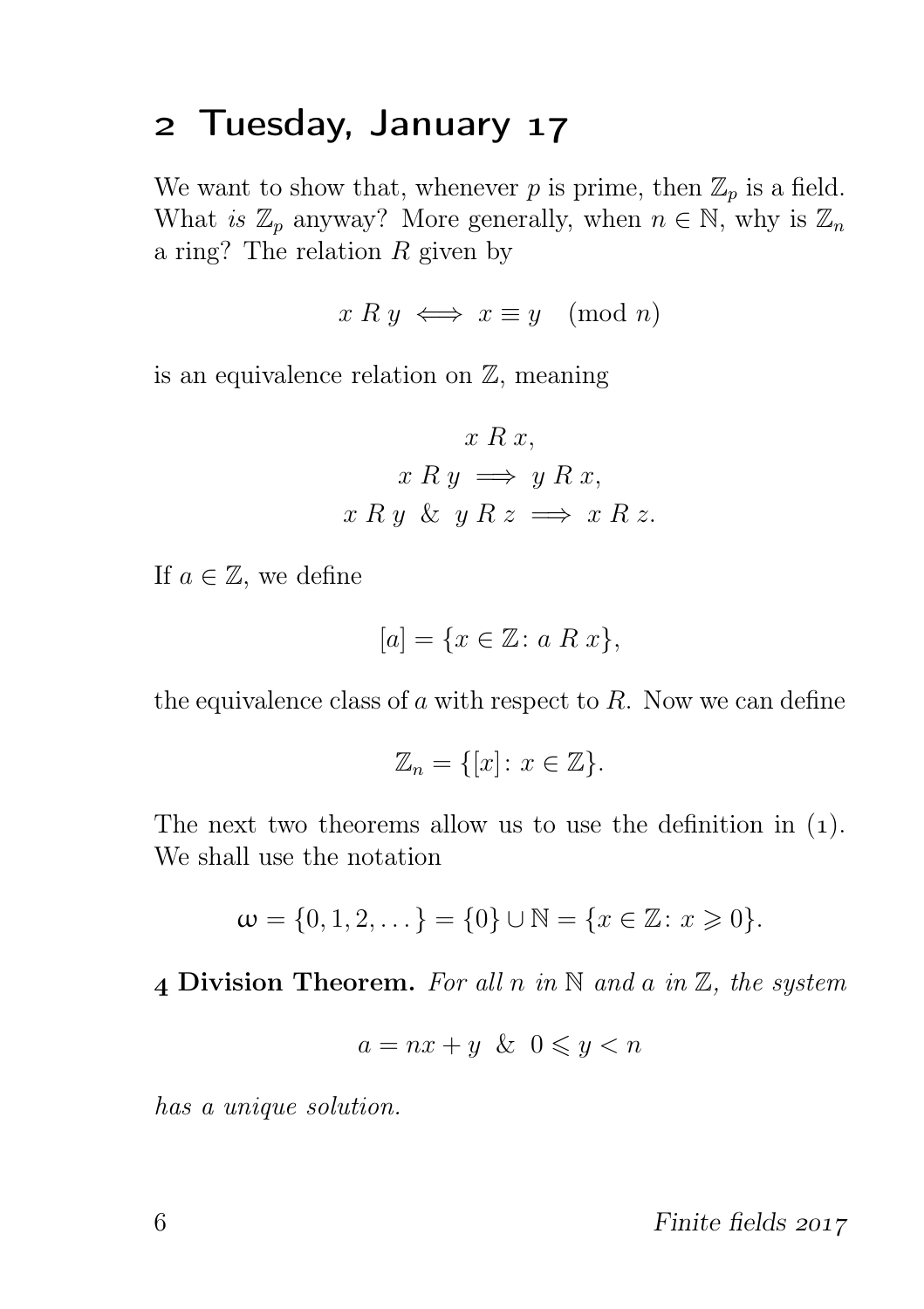*Proof.* We shall use that  $\omega$  is well-ordered: every nonempty subset has a least element. The set

$$
\{a - nx \colon x \in \mathbb{Z}\} \cap \omega
$$

is nonempty (why?); so it has a least element,  $r$ , and then for some q,

$$
a=nq+r.
$$

If  $r \geq n$ , then  $a = n(q+1) + (r-n)$ , so  $r - n \in \{a - nx : x \in$  $\mathbb{Z}$   $\cap$   $\omega$ , but is less than the least element, which is absurd. So  $0 \leq r < n$ . Uniqueness is an exercise. П

5 Theorem. For all n in  $\mathbb{N}$ , 1)  $\mathbb{Z}_n = \{ [x] : 0 \leq x < n \};$  $|z|$   $|\mathbb{Z}_n| = n$ .

Proof. The first part follows from the previous theorem. For the second part, if  $0 \le a < b < n$ , then  $0 < b - a < n$ , so  $n \nmid b - a$ , and so  $a \not\equiv b \pmod{n}$ . П

We now establish that  $\mathbb{Z}_n$  is a ring.

**6 Theorem.** For all n in N, for all a, b, c, and d in  $\mathbb{Z}$ , if

$$
a \equiv c \And b \equiv d \pmod{n},
$$

then

$$
a + b \equiv c + d \& ab \equiv cd \pmod{n}.
$$

This means the following definitions are valid on  $\mathbb{Z}_n$ :

$$
[x] + [y] = [x + y], \qquad [x] \cdot [y] = [xy].
$$

Then  $\mathbb{Z}_n$  must satisfy all identities, like  $x \cdot (y + z) = xy + xz$ , that involve addition and multiplication<sup>∗</sup> and are true in Z.

<sup>\*</sup>In class I wrote only the example  $xy = yx$ .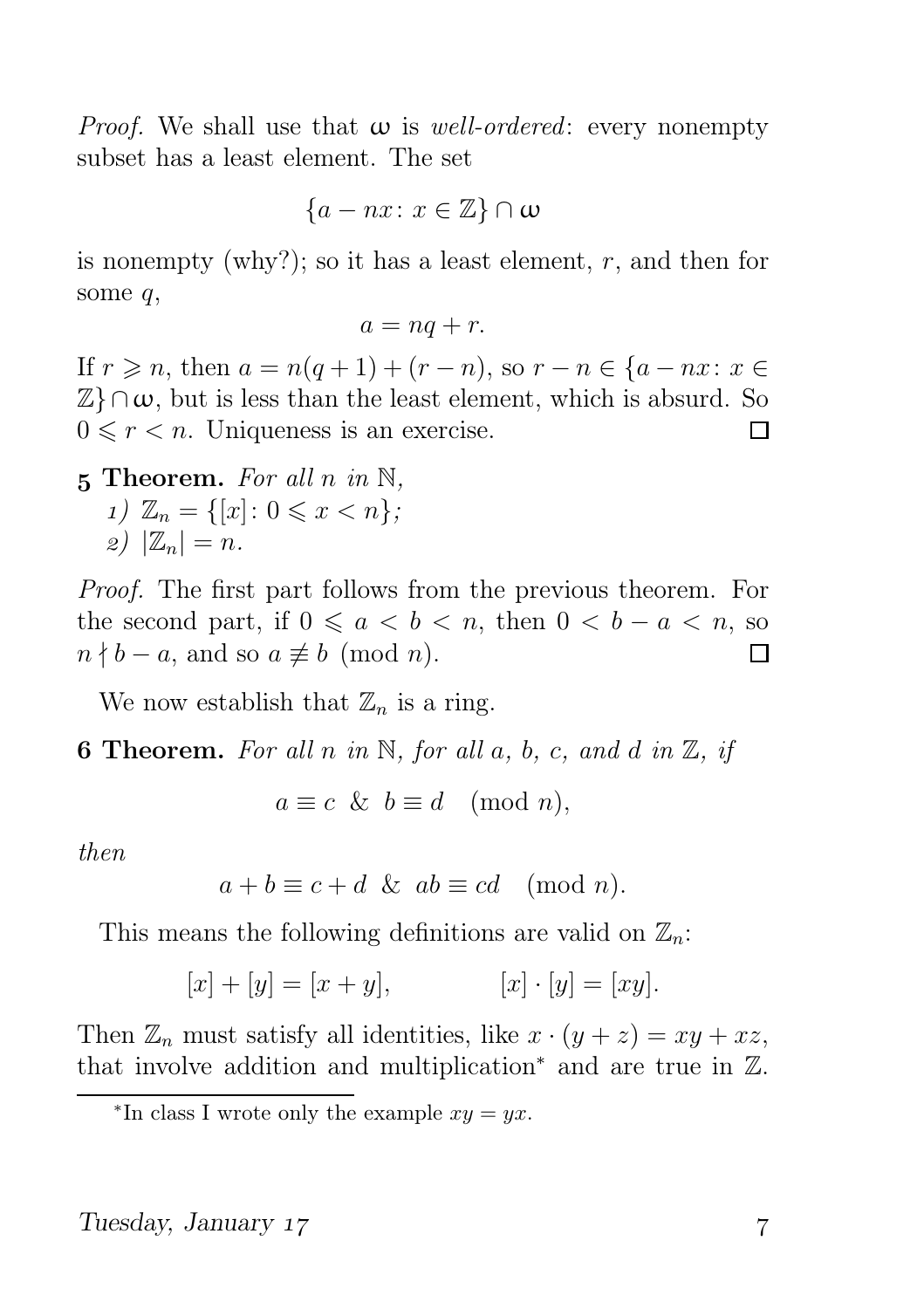Since commutative rings are defined as satisfying some such identities,  $\mathbb{Z}_n$  must be a commutative ring, like  $\mathbb{Z}$ .

However, not all properties of  $\mathbb Z$  are inherited by  $\mathbb Z_n$ . For example,  $\mathbb Z$  is infinite, but  $\mathbb Z_n$  is not. Moreover,  $\mathbb Z$  satisfies

$$
0 \neq 1 \& \forall x \forall y (xy = 0 \& x \neq 0 \implies y = 0);
$$

this means it is an integral domain. All fields are integral domains, but  $\mathbb Z$  is an integral domain that is not a field. The example  $\mathbb{Z}_6$  is not even an integral domain.

### **7 Theorem.** Every finite integral domain is a field.

*Proof.* Let R be a finite integral domain and  $a \in R \setminus \{0\}$ . The function  $x \mapsto ax$  having domain  $R \setminus \{0\}$  has range included in  $R \setminus \{0\}$ , since if  $b \neq 0$  in R, then  $ab \neq 0$ . Similarly, the function is injective:

$$
ab = ac \implies a(b - c) = 0 \implies b - c = 0 \implies b = c.
$$

By the Pigeonhole Principle, the function must be surjective. This means the equation  $ax = 1$  has a solution. П

Euclid's Lemma is that, for all primes  $p$ ,

$$
ab \equiv 0 \& a \not\equiv 0 \implies b \equiv 0 \pmod{p},
$$

that is, in  $\mathbb{Z}_p$ ,

$$
ab = 0 \& a \neq 0 \implies b = 0.
$$

Since  $p > 1$  in  $\mathbb{Z}_p$ , we have  $0 \neq 1$  there. Thus we can restate Euclid's Lemma (Theorem 1) as follows.

**8 Euclid's Lemma** (second form). For all primes p,  $\mathbb{Z}_p$  is an integral domain.

8 Finite fields 2017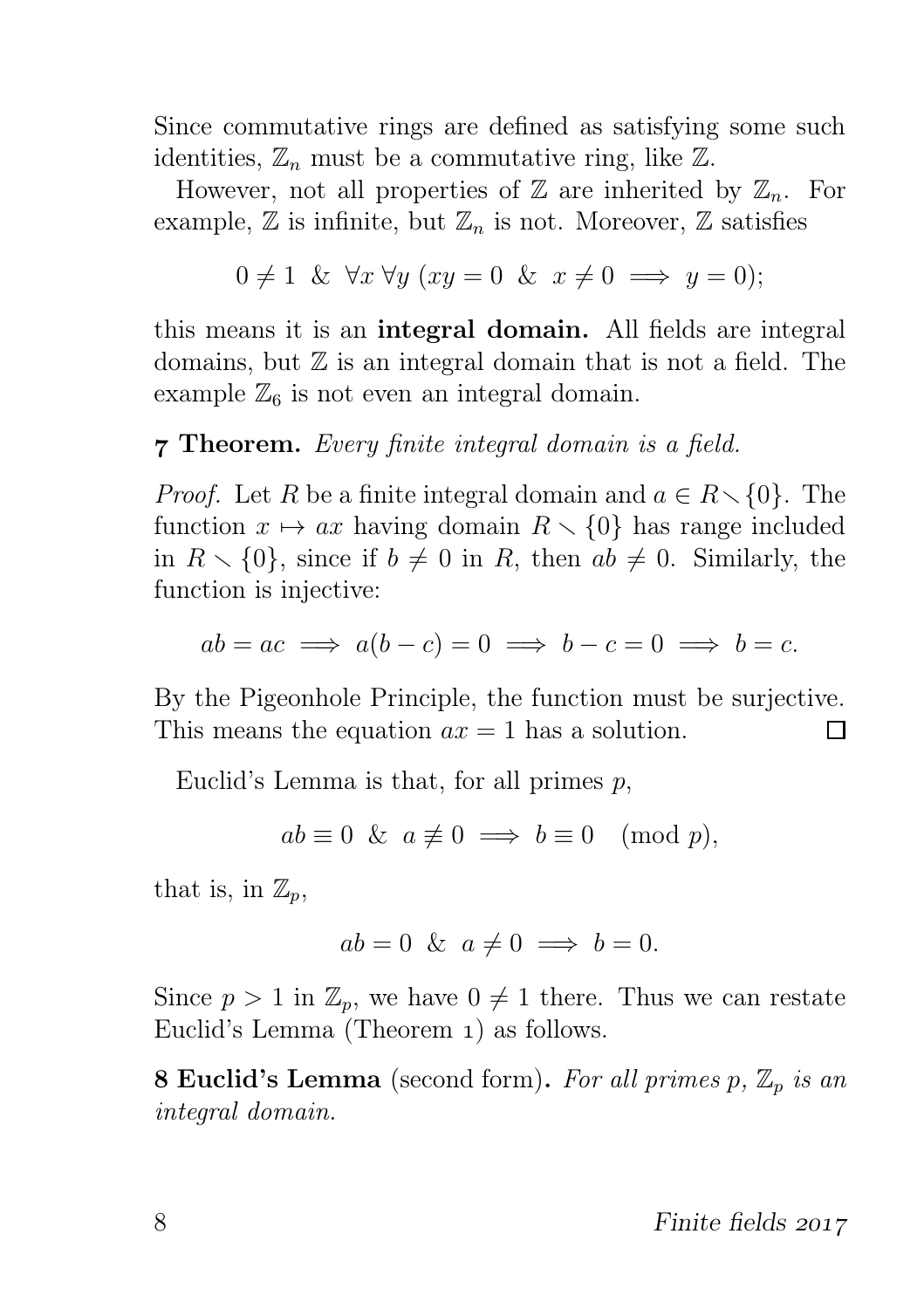Again, we shall prove this by means of Bézout's Lemma, which we shall prove as we proved the Division Theorem (Theorem  $_4$ ).

Proof of Bézout's Lemma. Let d be the least element of the set

$$
\{ax + by: (x, y) \in \mathbb{Z} \times \mathbb{Z}\} \cap \mathbb{N}.
$$

By the Division Theorem, for some q and r in  $\mathbb{Z}$ , we have

 $a = da + r \& 0 \leq r < d.$ 

Then for some  $x$  and  $y$  we have

$$
r = a - dq = a - (ax + by)q = a(1 - qx) + b(-qy),
$$

so r belongs to  $\{ax + by: (x, y) \in \mathbb{Z} \times \mathbb{Z}\}$ . By the minimality of d as a positive element of this set, r must be 0. Thus  $d | a$ . Likewise  $d \mid b$ . Since d is of the form  $ax + by$ , every common divisor of a and b must divide d. П

We denote the greatest common divisor of  $a$  and  $b$  by

 $gcd(a, b)$ .

### 3 Wednesday, January 18

*Proof of Euclid's Lemma.* Suppose  $p | ab$ , but  $p \nmid a$ . Then

$$
\gcd(a, p) = 1,
$$

so for some  $x$  and  $y$ ,

$$
ax + py = 1,
$$
  

$$
abx + pby = b.
$$

Since  $p \mid abx + pby$  for all x and y, we conclude  $p \mid b$ .

 $\Box$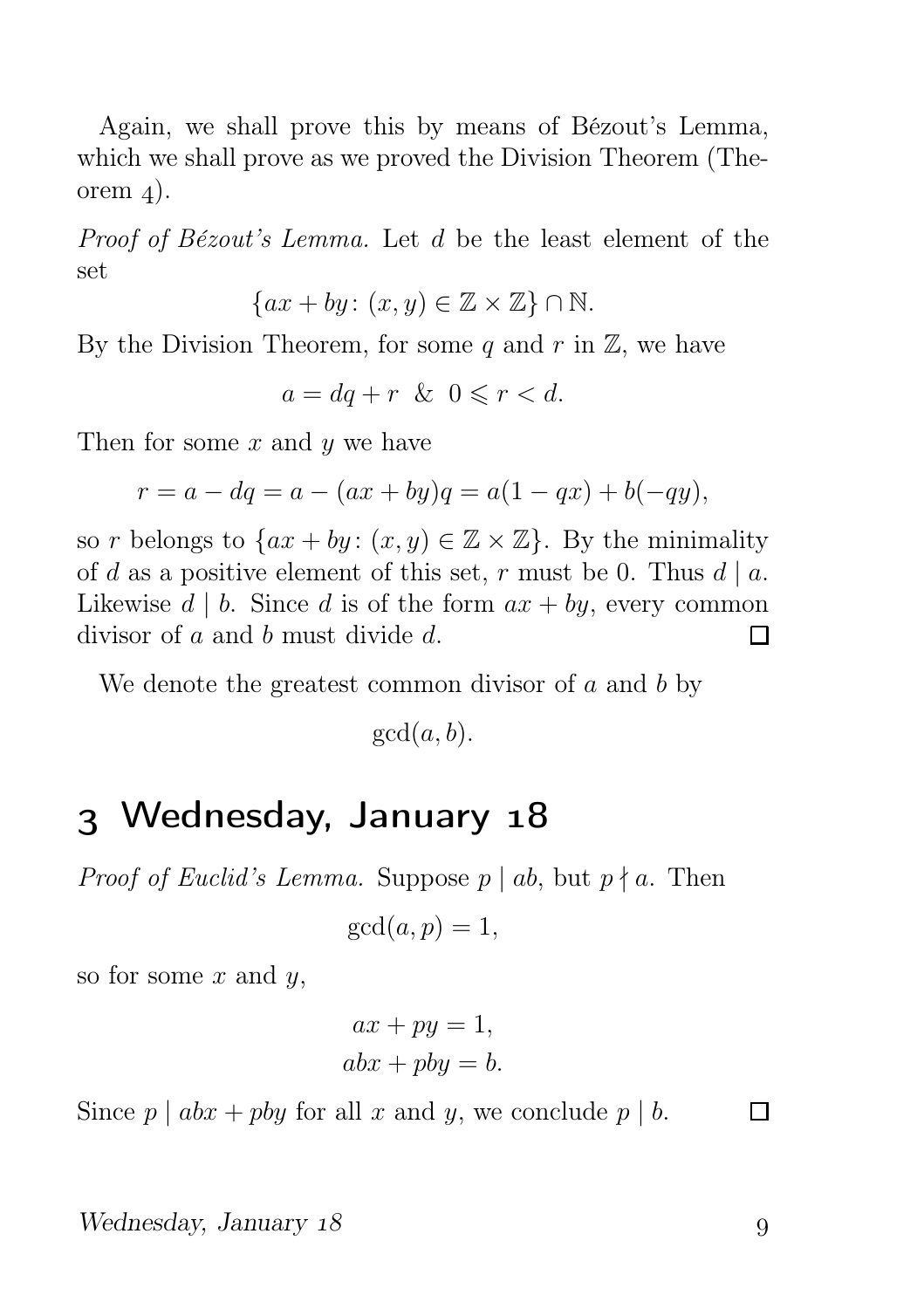#### **9 Theorem.** For all primes p,  $\mathbb{Z}_p$  is a field.

*Proof.* By Euclid's Lemma,  $\mathbb{Z}_p$  is an integral domain; then by Theorem 7, it is a field. П

To emphasize that it is a field, we shall write  $\mathbb{Z}_p$  as  $\vert \mathbb{F}_p$ . What other finite fields can there be? On Monday we saw the example  $\{0, 1, \alpha, \beta\}$ , with the conditions (2). We can write the field as  $\mathbb{F}_2[\alpha]$ , where  $\alpha^2 + \alpha + 1 = 0$ . In general, if R is a commutative ring, and  $\alpha$  belongs to some larger commutative ring, then

$$
R[\alpha] = \{0\} \cup \bigcup_{n \in \omega} \{x_0 \alpha^n + x_1 \alpha^{n-1} + \dots + x_{n-1} \alpha + x_n : (x_0, \dots, x_{n-1}) \in R^n \& x_0 \neq 0\},\
$$

which is the smallest ring that includes R and contains  $\alpha$ . Note that, for this definition to make sense,  $\alpha$  should already belong to some commutative ring that includes  $R$ . If  $X$  is a "variable" or *indeterminate*, we define  $R[X]$  formally, just as we do  $R[\alpha]$ ; but the elements of  $R[X]$  are the **polynomials** in X with coefficients from R. Then we have

$$
R[\alpha] = \{ f(\alpha) \colon f \in R[X] \}.
$$

We are going to show how  $R[\alpha]$  may be determined by some desired property, falling short of membership in a known ring. For example,  $\mathbb{C} = \mathbb{R}[i]$ , where  $i^2 + 1 = 0$ . We shall be able to define  $\mathbb{F}_8$  as  $\mathbb{F}_2[\alpha]$ , where now  $\alpha^3 = \alpha + 1$ , so that, as a set,

$$
\mathbb{F}_8 = \{0, 1, \alpha, \alpha + 1, \alpha^2, \alpha^2 + 1, \alpha^2 + \alpha, \alpha^2 + \alpha + 1\}.
$$

For example,  $\alpha \cdot (\alpha^2 + \alpha) = \alpha^3 + \alpha^2 = \alpha^2 + \alpha + 1$ . But if we separately require  $\beta^3 = \beta^2 + \beta + 1$ , then

$$
\mathbb{F}_2[\beta] = \{0, 1, \beta, \beta + 1, \beta^2, \beta^2 + 1, \beta^2 + \beta, \beta^2 + \beta + 1\}.
$$

10 Finite fields 2017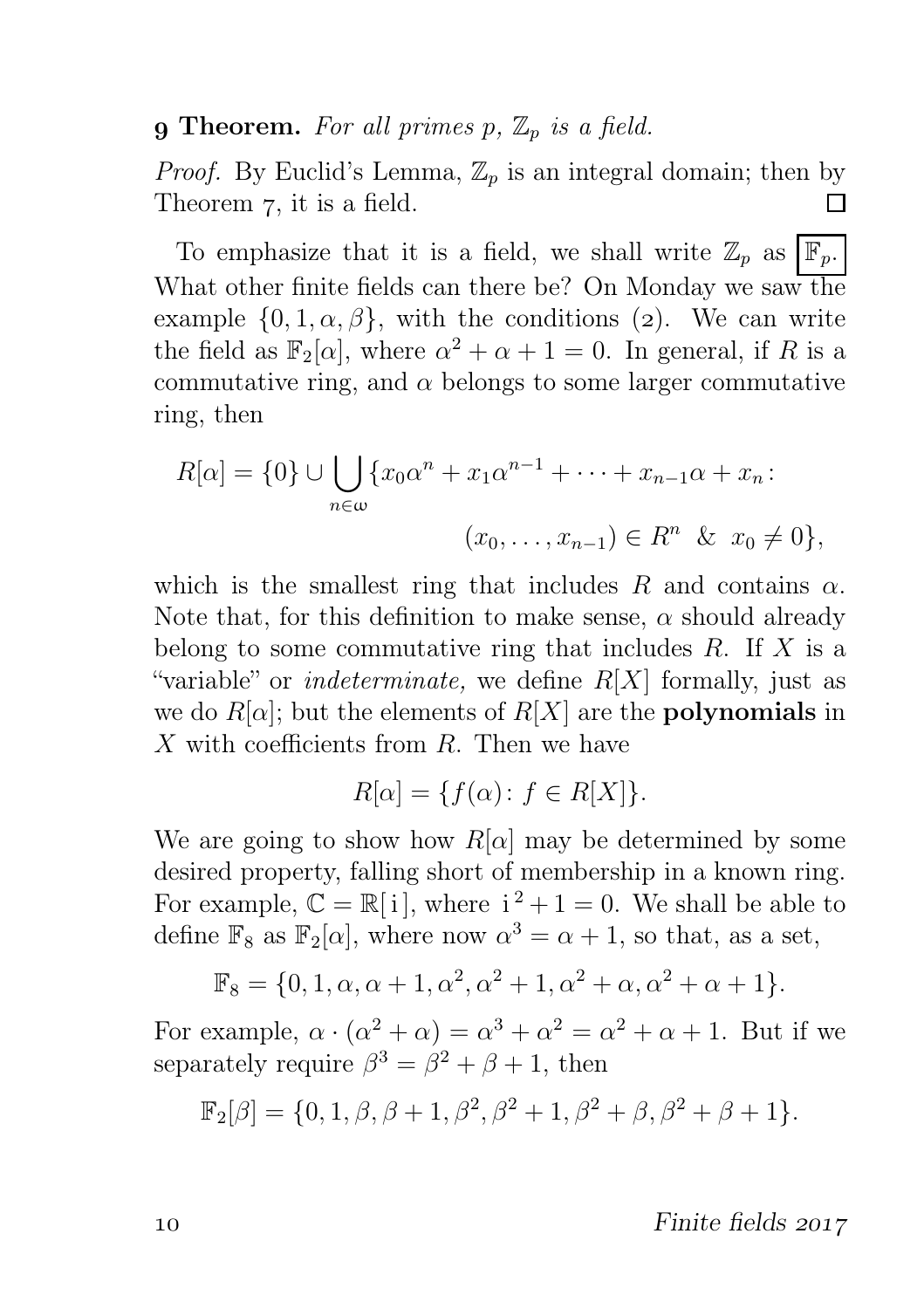This is a commutative ring, but not an integral domain, since

$$
0 = \beta^3 + \beta^2 + \beta + 1 = (\beta^2 + 1)(\beta + 1),
$$

but neither factor is 0.

In any commutative ring  $R$ , the invertible elements are called units, and they compose the multiplicative group denoted by

$$
R^\times.
$$

For example,  $\mathbb{Z}^{\times} = {\pm 1}$ , while  $K^{\times} = K \setminus \{0\}$  for any field K. An element  $\pi$  of R is called **irreducible** if it has the properties of prime numbers:  $\pi \neq 0$  and  $\pi \notin R^{\times}$ , but

$$
\pi = ab \And a \notin R^{\times} \implies b \in R^{\times}.
$$

We shall use irreducibles in  $K[X]$  to obtain fields, just as we used primes in  $\mathbb N$  to obtain the fields  $\mathbb F_p$ .

For any element  $a$  of  $R$ , we define

$$
(a) = \{ax \colon x \in R\}.
$$

This determines an equivalence relation R given by

 $x S y \iff x - y \in (a).$ 

Now for any  $b$  in  $R$  we define

$$
[b] = \{x \in R \colon x \ S \ a\} = \{x \in R \colon a \mid x - y\}.
$$

Finally,

$$
R/(a) = \{ [x] \colon x \in R \}.
$$

Thus, in particular,

$$
\mathbb{Z}_n=\mathbb{Z}/(n).
$$

Just as we showed, for all  $p$  in  $\mathbb{N}$ ,

 $\mathbb{Z}/(p)$  is a field  $\iff p$  is prime,

so we shall show, for all f in  $K[X]$ ,

 $K[X]/(f)$  is a field  $\iff f$  is irreducible.

Wednesday, January 18 and 11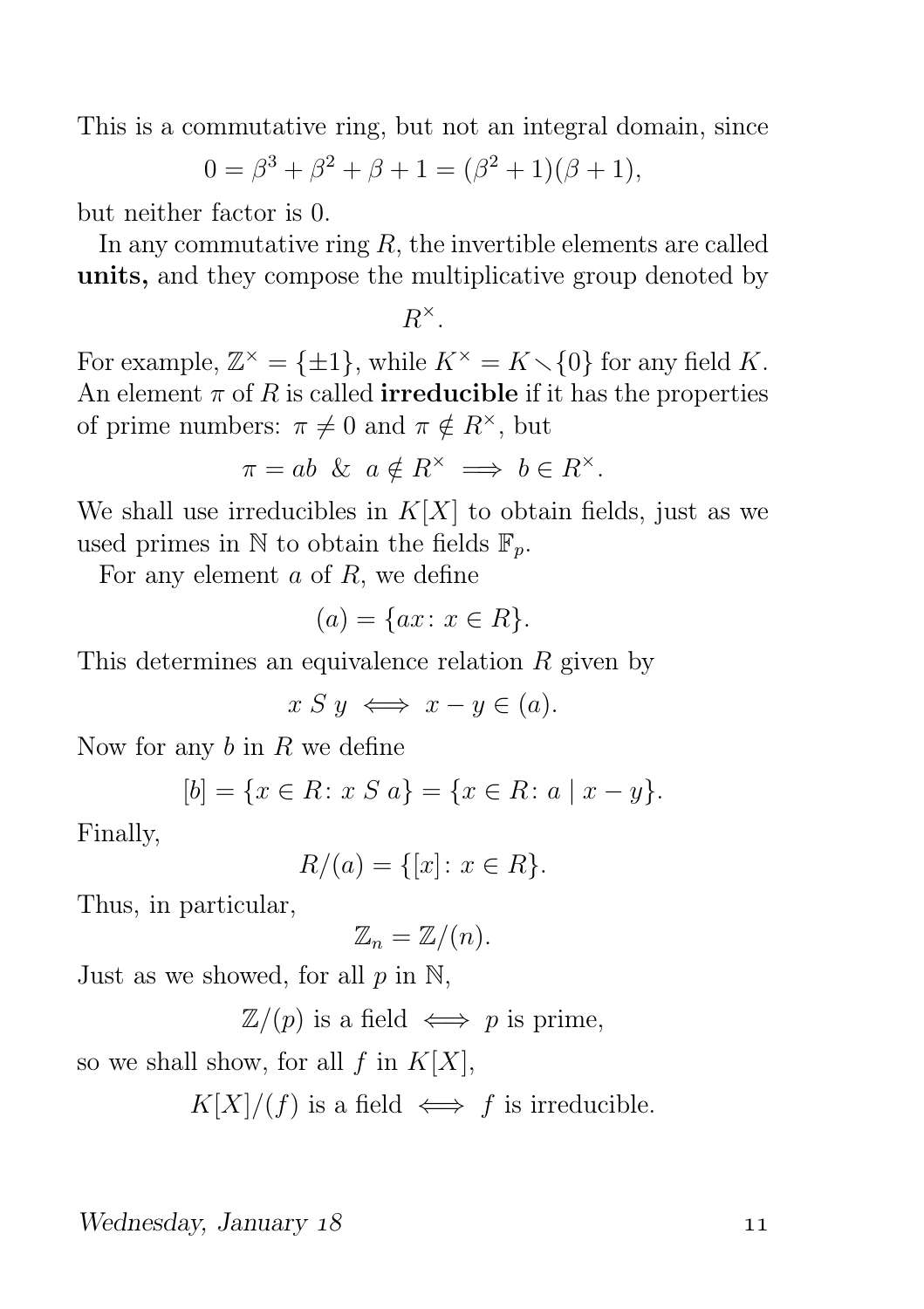### 4 Thursday, January 19

As an example,  $X^3 + X + 1$  is irreducible in  $\mathbb{F}_2[X]$ , because if it is not, then we have

$$
X^3 + X + 1 = (X + a)(X^2 + bX + c)
$$

for some a, b, and c in  $\mathbb{F}_2$ ; but in this case

$$
X^3 + X + 1 = X^3 + (a+b)X^2 + (ab+c)X + ac,
$$

so  $a = c = 1$  (since  $1 = ac$ ), and then  $b = a = 1$  (since  $0 = a + b$ , so  $1 = ab + c = 0$ , which is absurd.

The polynomial  $X^2 + 1$  is irreducible over R, but not over C, since

$$
X^2 + 1 = (X + i)(X - i).
$$

An element  $\pi$  of an integral domain R is called **prime** if  $\pi \neq 0$  and  $\pi \notin R^{\times}$ , but

$$
\pi \mid ab \And p \nmid a \implies p \mid b.
$$

Thus we have:

**10 Euclid's Lemma** (third form). All irreducibles in  $\mathbb Z$  are prime.

We proved this using Bézout's Lemma. We can do the same for  $K[X]$ , using an analogue of Theorem 4. Every nonzero element f of  $K[X]$  is, for some d in  $\omega$ ,

$$
a_0 + a_1 X + \cdots + a_d X^d,
$$

where the  $a_i$  are in K, and  $a_d \neq 0$ ; and then

$$
d = \deg(f),
$$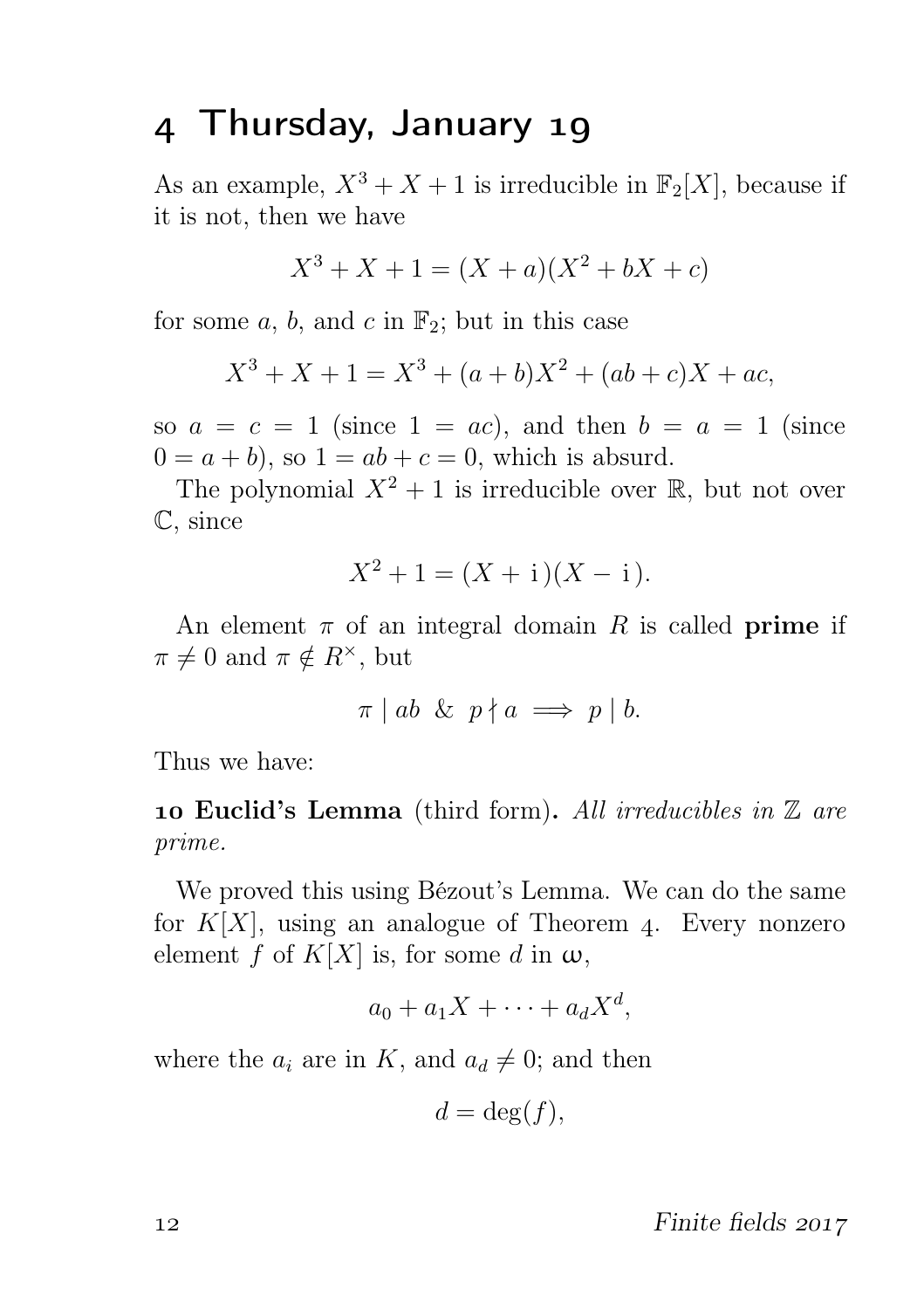the **degree** of  $f$ . For completeness, we may define

$$
\deg(0) = -\infty.
$$

11 Division Theorem (for polynomials). For all fields  $K$ , for all f in K[X] and g in K[X]  $\setminus$  {0}, there are some q and r in  $K[X]$  such that

$$
f = gq + r \& \deg(r) < \deg(g).
$$

Moreover,  $deg(r)$  is uniquely determined by f and q.

*Proof.* Exercise. (Let r be an element of  $\{f - g \cdot \xi : \xi \in K[X]\}$ having minimal degree.) п

**12 Bézout's Lemma** (for polynomials). For all fields  $K$ , for all f and g in  $K[X]$ , not both 0, for every element h of the set

$$
\{f \cdot \xi + g \cdot \eta \colon \xi, \eta \in K[X]\}
$$

having minimal degree,

(i)  $h \mid f$  and  $h \mid g$ ; (ii) if  $k \in K[X]$  and  $k \mid f$  and  $k \mid q$ , then  $k \mid h$ .

Proof. Exercise.

The polynomial  $h$  in the theorem is a greatest common divisor of  $f$  and  $g$ . It is unique up to multiplication by a nonzero scalar. Now we can show:

**13 Euclid's Lemma** (for polynomials). For every field  $K$ , every irreducible f of  $K[X]$  is prime, and consequently  $K[X]/(f)$ is an integral domain.

Proof. Exercise.

 $\Box$ 

#### П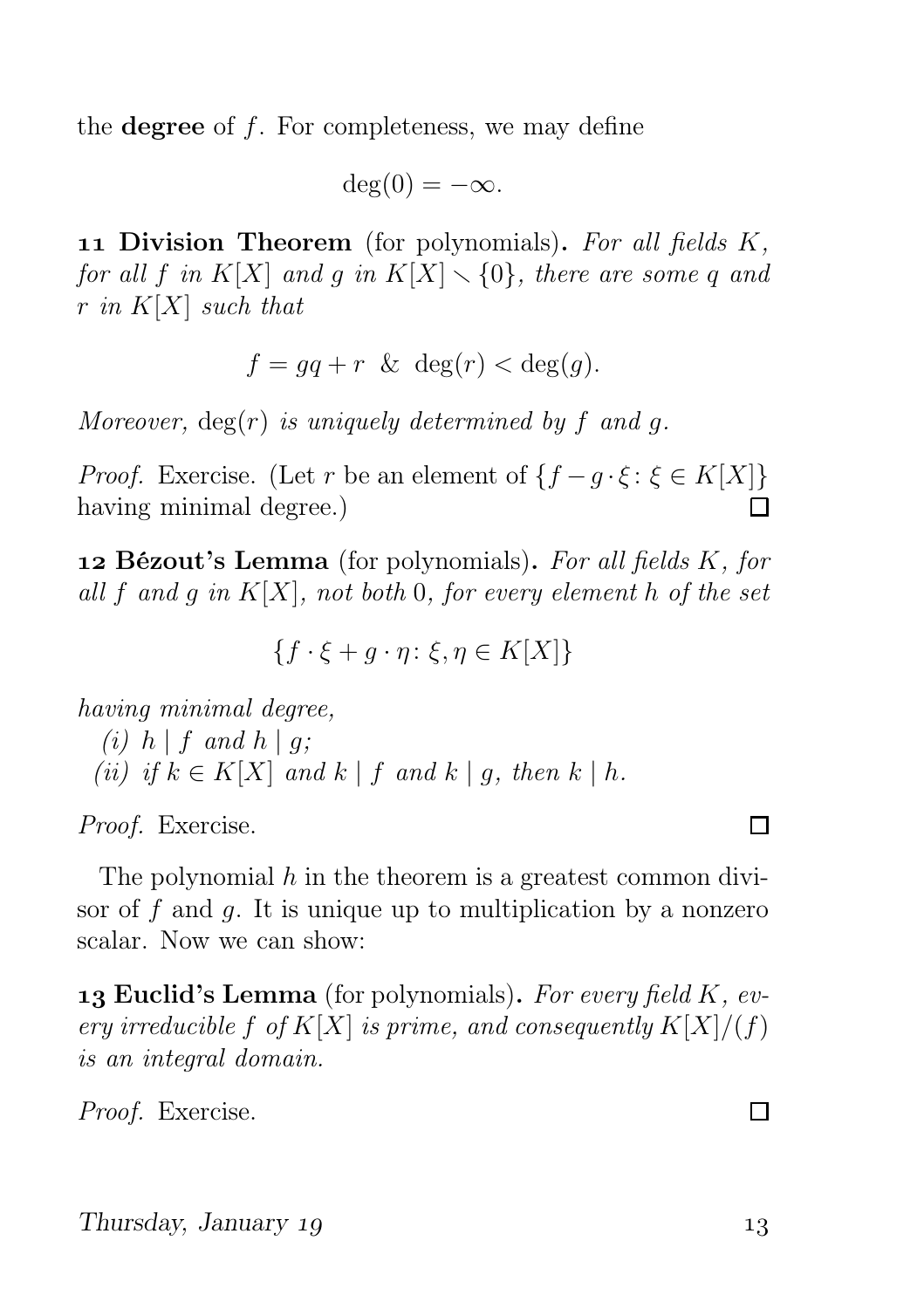If f in  $\mathbb{F}_p[X]$  is irreducible of degree n, then  $\mathbb{F}_p[X]$  is an integral domain of size  $p^n$  and is therefore a field. We shall show that such f exist for all positive degrees.

Every commutative ring  $R$  contains all of the sums

$$
\underbrace{1+\cdots+1}_{n},
$$

where  $n \in \mathbb{N}$ . If the sum is 0 for some n, then the least such  $n$  is called the **characteristic** of  $R$ , or

### $char(R)$ .

If R is an integral domain, then  $char(R)$  must be a prime p. In this case, we may suppose  $\mathbb{F}_p \subseteq R$ ; and then R is a vector space over  $\mathbb{F}_n$ .

**14 Theorem.** The size of every finite field is a prime power.

*Proof.* If  $K$  is a finite field, then, by what we have just seen, K is a vector space over some  $\mathbb{F}_p$ . As such, K has a basis of some finite size *n*; and then  $|K| = p^n$ . П

We shall give more details on Saturday.

### 5 Friday, January 20

**15 Fermat's Theorem.** For all primes p and all a in  $\mathbb{Z}$ , if  $p \nmid a$ , then

 $a^{p-1} \equiv 1 \pmod{p}.$ 

*Proof.* The claim is that, in  $\mathbb{Z}_p$ ,

$$
a \neq 0 \implies a^{p-1} = 1,
$$

14 Finite fields 2017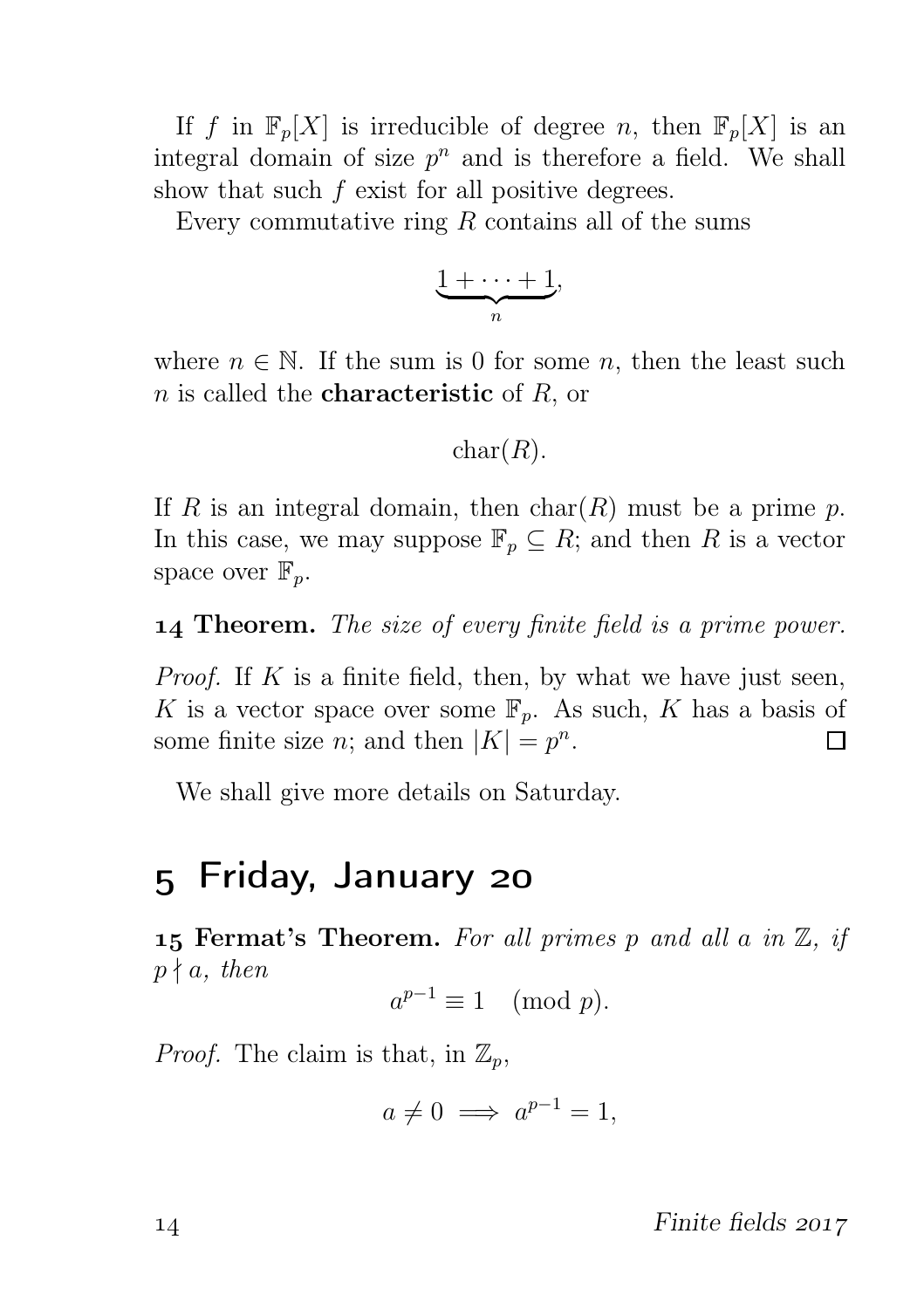or equivalently, for all  $a$  in  $\mathbb{Z}_p$ ,

$$
a^p = a.\t\t(3)
$$

We can prove this by induction in  $\mathbb{Z}_p$ . Immediately (3) when  $a = 1$ . Suppose (3) is true when  $a = b$ , so  $b^p = b$ . Then

$$
(b+1)^p = b^p + \sum_{i=1}^{p-1} \binom{p}{i} b^{p-i} + 1 = b^p + 1 = b + 1
$$

in  $\mathbb{Z}_n$  (see below), so (3) is true when  $a = b + 1$ . By induction, (3) is true for all a in  $\mathbb{Z}_p$ . П

We have used:

**16 Lemma.** When  $0 < k < p$ , then

$$
p\left|\binom{p}{k}\right|.
$$

Proof. We have

$$
\binom{p}{k} = \frac{p!}{k! \cdot (p-k)!};
$$

also, this is indeed a whole number, since it is a coefficient appearing in a polynomial over  $\mathbb{Z}$ , and also since it is the number of k-element subsets of a set of size p. We want to show

$$
k! \cdot (p-k)! \mid (p-1)!.
$$
 (4)

By Euclid's Lemma, since  $0 < k < p$  and p is prime,

$$
p \nmid k! \cdot (p-k)!,
$$

and then  $gcd(p, k! \cdot (p - k)! ) = 1$ . Consequently, by the *proof* of Euclid's Lemma (page 9), we have  $(4)$ .  $\Box$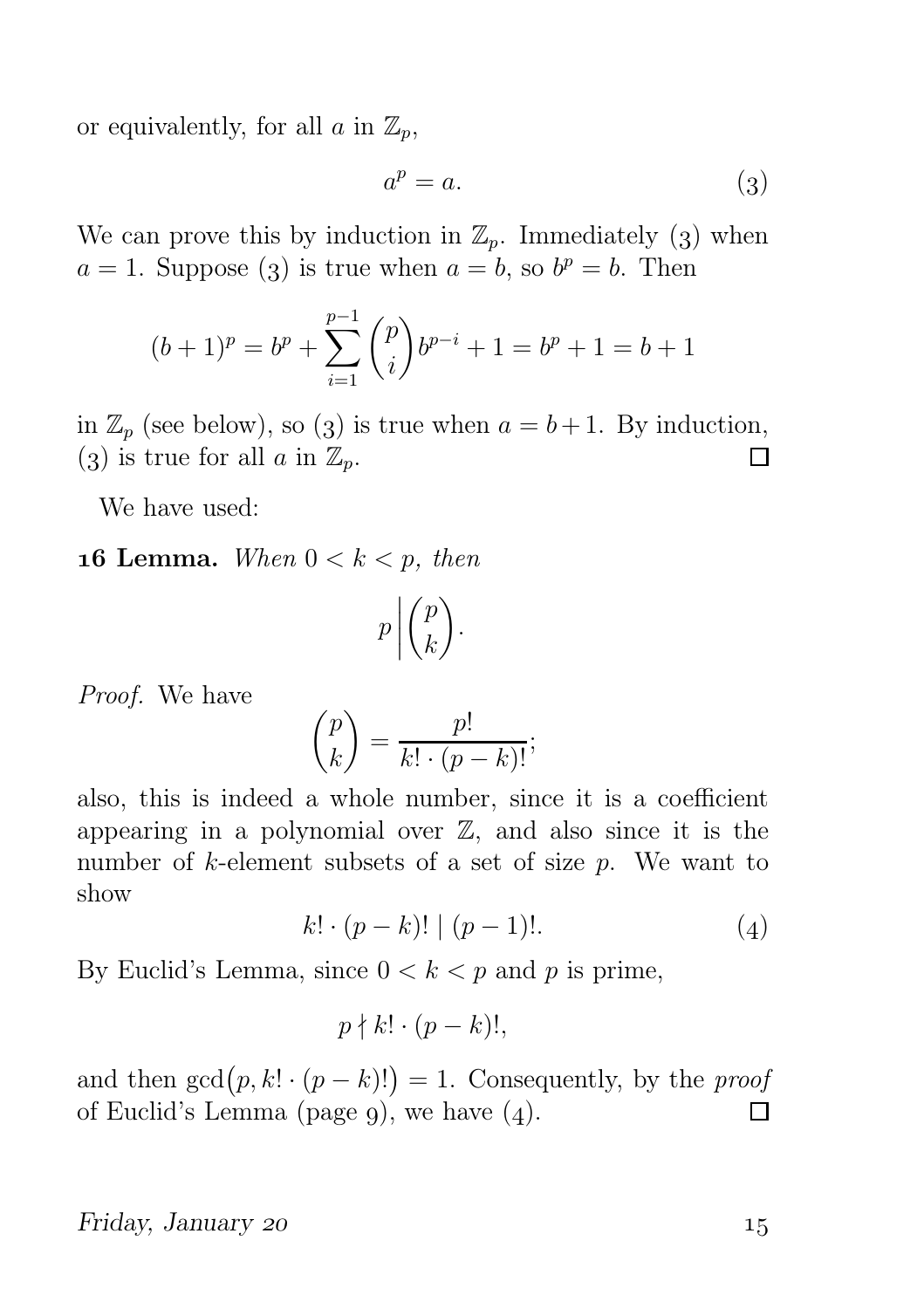We can also derive Fermat's Theorem as a special case Euler's Theorem below, which uses the definition

$$
\varphi(n) = \left| \mathbb{Z}_n^{\times} \right|.
$$

It follows again from the proof of Euclid's Lemma that

$$
\mathbb{Z}_n^{\times} = \{ [x] \in \mathbb{Z}_n : \gcd(n, x) = 1 \}.
$$

17 Euler's Theorem. For all n in  $\mathbb N$ , for all a in  $\mathbb Z$ , if  $gcd(a, n) = 1$ , then

$$
a^{\varphi(n)} \equiv 1 \pmod{n}.
$$

*Proof.* If  $gcd(a, n) = 1$ , then  $[a] \in \mathbb{Z}_n^{\times}$ , so all powers of  $[a]$  are in this group. But then for some k and m such that  $0 \le k$  $m \leq \varphi(n)$ , we have

$$
a^k \equiv a^m \pmod{n}, \qquad a^{m-k} \equiv 1 \pmod{n}.
$$

If now j is minimal such that  $0 < j \leqslant \varphi(n)$  and  $a^j \equiv 1$ (mod *n*), then  $j | \varphi(n)$  [why?<sup>\*</sup>]. This yields the claim. П

The same proof gives us:

#### **18 Theorem.** If K is a finite field of size q, then

$$
K^{\times} = \{ x \in K \colon x^{q-1} = 1 \}, \qquad K = \{ x \in K \colon x^q = x \}.
$$

Now we shall be able to give a precise characterization of a finite field, thanks to the following.

<sup>∗</sup> I may not have raised this question in class. On can appeal to the Lagrange Theorem or prove it for the present case: There will be some elements b of  $\mathbb{Z}_n^{\times}$  such that the group is the disjoint union of the subsets  ${a^k b \colon 0 \leqslant k < j}$ , each having size j.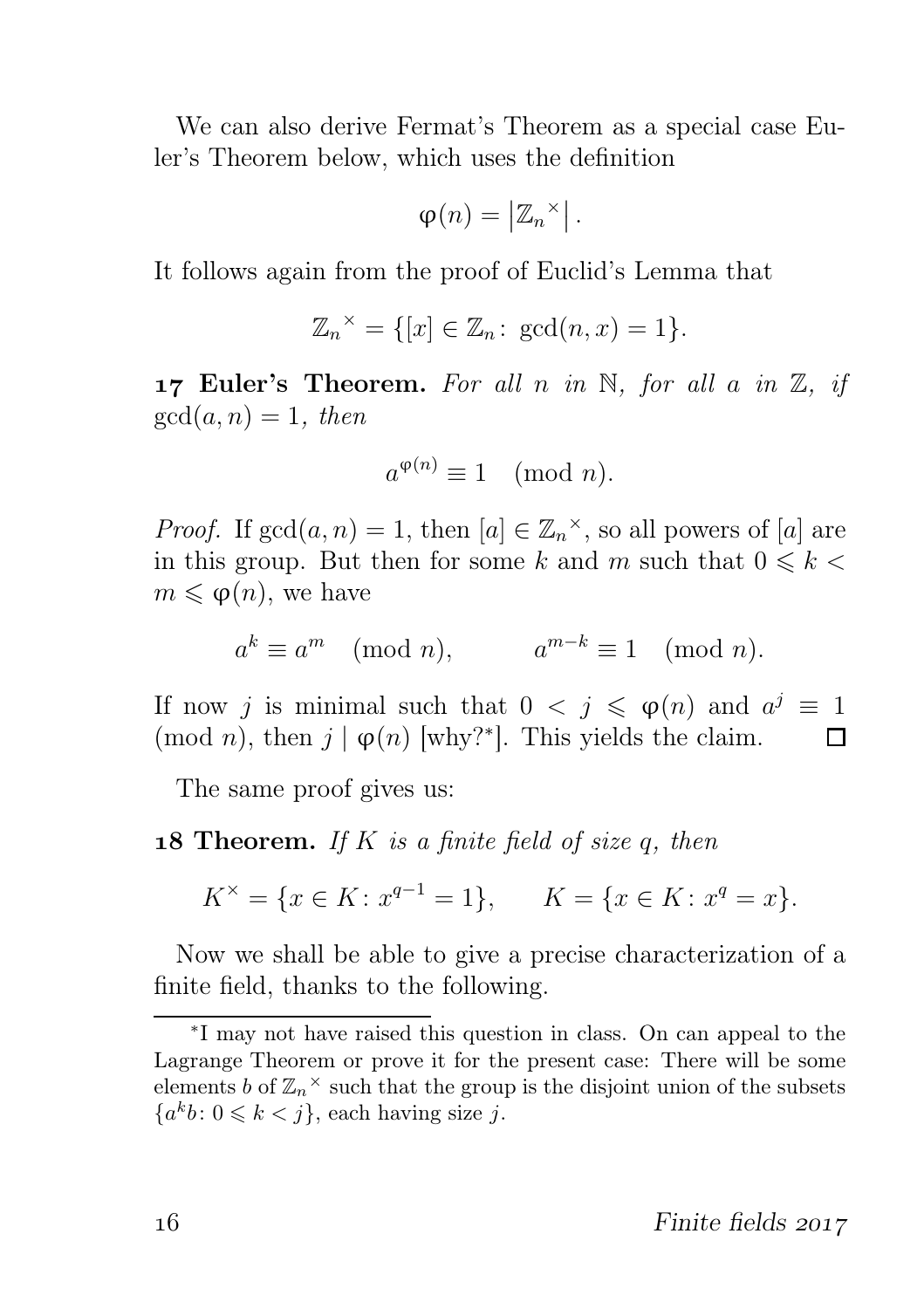**19 Theorem.** For any field K, for any f in  $K[X] \setminus \{0\}$ ,

$$
|\{x \in K : f(x) = 0\}| \leqslant \deg(f).
$$

*Proof.* Suppose  $f(\alpha) = 0$ . By the Division Theorem for polynomials (Theorem 11), for some q in  $K[X]$ ,

$$
f = (X - \alpha) \cdot g.
$$

If  $\beta \neq \alpha$  and  $f(\beta) = 0$ , then  $g(\beta) = 0$ . Thus f can have at most one more zero than q has. If  $deg(q) = 0$ , then q has no zeros. By induction, the proof is complete. П

An algebraically closed field is a field over which every irreducible polynomial has degree 1. This means every polynomial has a zero in the field.<sup>∗</sup> An **algebraic closure** of a field  $K$  is an algebraically closed field that includes  $K$  and that embeds over  $K$  in any other algebraically closed field that includes K.

#### **20 Theorem.** Every field has an algebraic closure.

*Proof.* We prove this only for finite or countable fields  $K$ ; the general case is similar, but requires transfinite recursion. Even in the special case, we are not yet going to give a complete proof.

Let  $(f_i : i \in \omega)$  be a list of all of the irreducible polynomials over K having degree greater than 1. Let  $K_0 = K$ , and if  $K_m$ has been defined so as to include  $K$ , let

$$
K_{m+1} = K_m[X]/(g_m),
$$

<sup>∗</sup>Except polynomials of degree 0.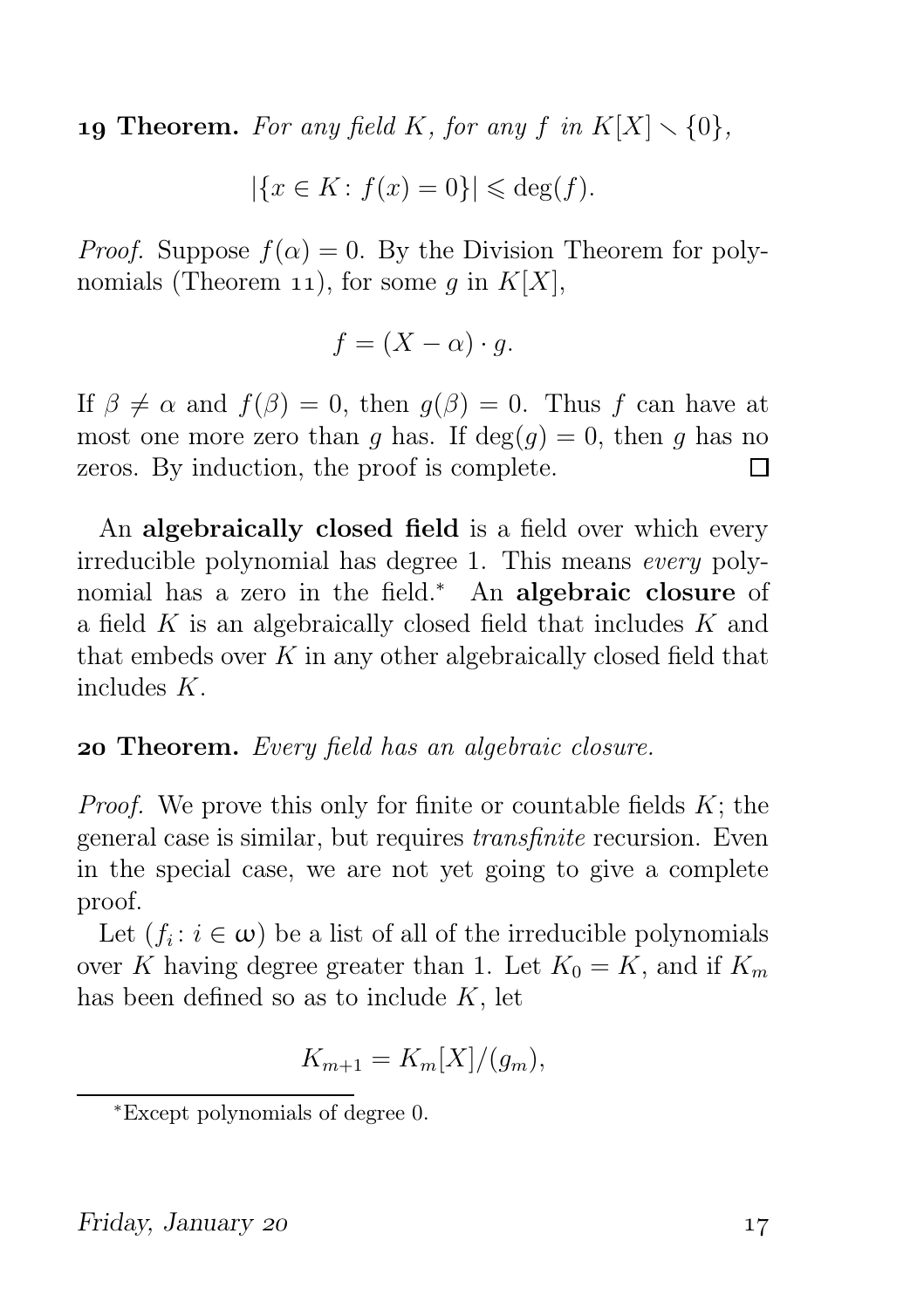where  $g_m \in K_m[X]$  and is an irreducible factor of  $f_m$ . By recursion, we now have a chain

$$
K = K_0 \subseteq K_1 \subseteq K_2 \subseteq \cdots
$$

We define

$$
K^{\mathrm{alg}} = \bigcup_{i \in \omega} K_i;
$$

this is the **algebraic closure** of  $K$ . For, it contains a zero of every irreducible polynomial over  $K$ . Moreover, it contains a zero of every polynomial over itself (though this has to be proved). Finally,  $K^{\text{alg}}$  embeds in every algebraically closed field in which  $K$  itself embeds (this too must be shown).  $\Box$ 

**21 Theorem.** For each prime power  $p^n$ , the set

$$
\{x \in \mathbb{F}_p^{\text{alg}} \colon x^{p^n} = x\}
$$

is a field of size  $p^n$ . Every field of size  $p^n$  is isomorphic to this one.

*Proof.* Let f be the function  $x \mapsto x^p$  from  $\mathbb{F}_p^{\text{alg}}$  to itself. The indicated set is

$$
\{x \in \mathbb{F}_p^{\text{alg}} \colon f^n(x) = x\},
$$

where by definition  $f^1 = f$  and  $f^{k+1} = f \circ f^k$ . We have  $f(1) =$ 1, and by the commutativity of multiplication,  $f(xy) = f(x)$ .  $f(y)$ . Hence the indicated set is closed under multiplication and inversion. By Lemma 16,  $f(x + y) = f(x) + f(y)$ ; so the indicated set is now a field. By the last three theorems, this field is unique (up to isomorphism) as a field of its size.<sup>\*</sup> П

<sup>∗</sup> I did not write out this proof in class.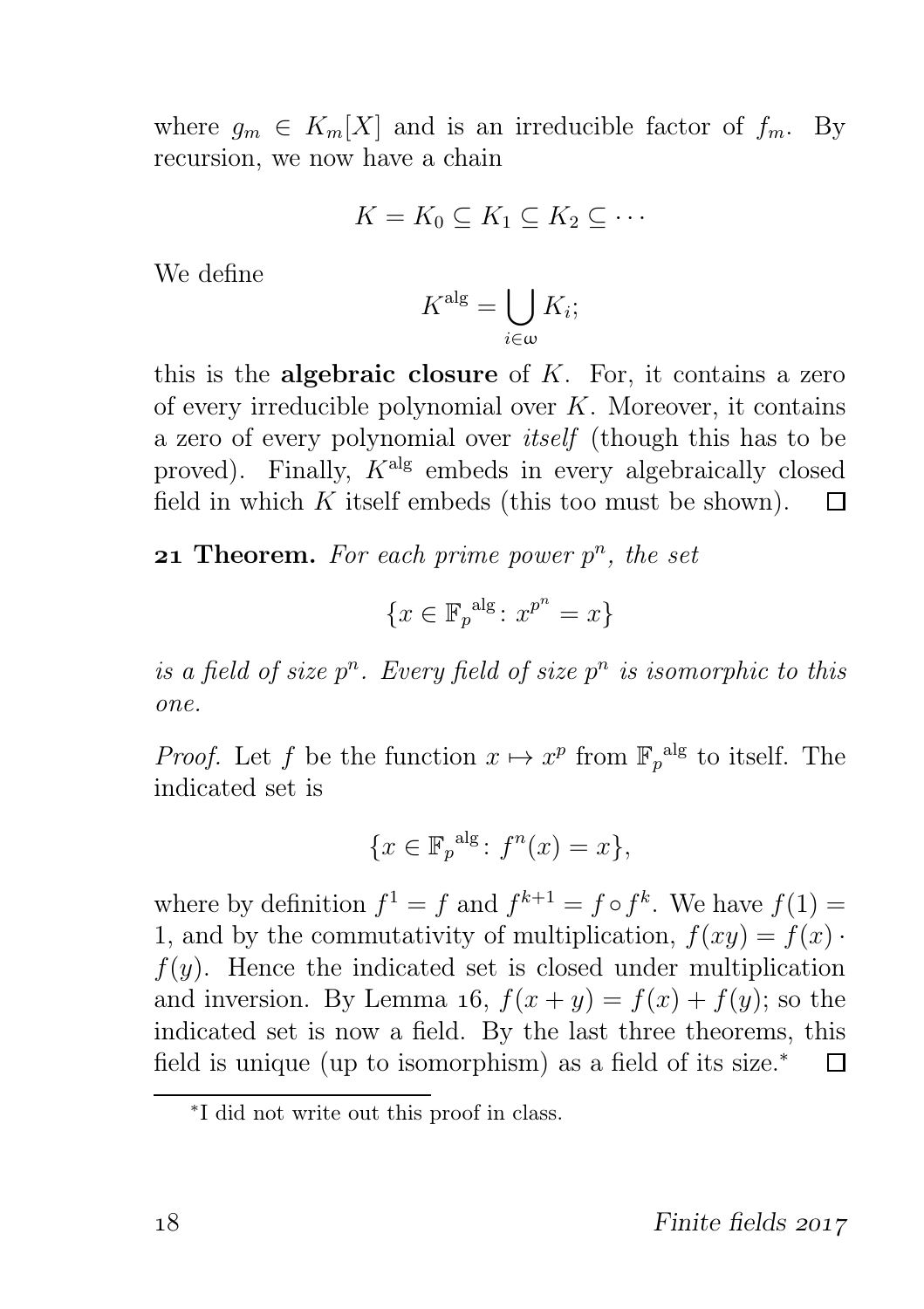The field in the theorem can be called

 $\mathbb{F}_{n^n}$ .

We finally want to show that  $K^{\times}$  is cyclic for all finite fields K. We consider first some examples.

In  $\mathbb{F}_{17}$ , the computations

|  | 1 2 3 4 5 6 7 8 |  |  |  |                                      |
|--|-----------------|--|--|--|--------------------------------------|
|  |                 |  |  |  | $2^x$ 1 2 4 8 -1 -2 -4 -8 1 mod 17   |
|  |                 |  |  |  | $3^x$ 1 3 -8 -7 -4 5 -2 -6 -1 mod 17 |
|  |                 |  |  |  | $-1$ $-3$ 8 7 4 $-5$ 2 6 1 mod 17    |

show that  $\mathbb{Z}_{17}^{\times}$  is not  $\langle 2 \rangle$ , but is  $\langle 3 \rangle$ .

In  $\mathbb{F}_2[X]$ , let  $f = X^3 + X + 1$ , and let  $\alpha = [X] = X + (f)$  in  $\mathbb{F}_2[X]/(f)$ , which field is therefore  $\mathbb{F}_2[\alpha]$ . Then  $\alpha^3 = \alpha + 1$ , so we can compute as follows.<sup>\*</sup>

$$
\begin{array}{ccccccccc}\nx & 0 & 1 & 2 & 3 & 4 & 5 & 6 & 7 \\
\alpha^x & 1 & \alpha & \alpha^2 & \alpha+1 & \alpha^2+\alpha & \alpha^2+\alpha+1 & \alpha^2+1 & 1\n\end{array}
$$

Thus  $\mathbb{F}_2[\alpha]^\times = \langle \alpha \rangle$ . But this is no surprise: since the group has prime order, every nontrivial element generates it.

However,  $X^2 + 1$  is irreducible over  $\mathbb{F}_3$ , since it has no zero in  $\mathbb{F}_3$ . Let  $\beta = X + (X^2 + 1)$  in  $\mathbb{F}_3[X]/(X^2 + 1)$ . Then  $\beta^2 = -1$ so  $\beta^4 = 1$ . Thus  $\beta$  cannot generate  $\mathbb{F}_{\beta}^{\times}$ , which has order 8. However,  $\beta + 1$  does generate the group:

|                                                              | $x \quad 0 \qquad 1 \qquad 2 \qquad 3 \qquad 4$      |  |  |
|--------------------------------------------------------------|------------------------------------------------------|--|--|
|                                                              | $(\beta + 1)^x$ 1 $\beta + 1$ $-\beta$ 1 $-\beta$ -1 |  |  |
| $(\beta + 1)^{4+x}$ -1 - $(\beta + 1)$ $\beta$ $\beta - 1$ 1 |                                                      |  |  |

∗ I did not give this example in class.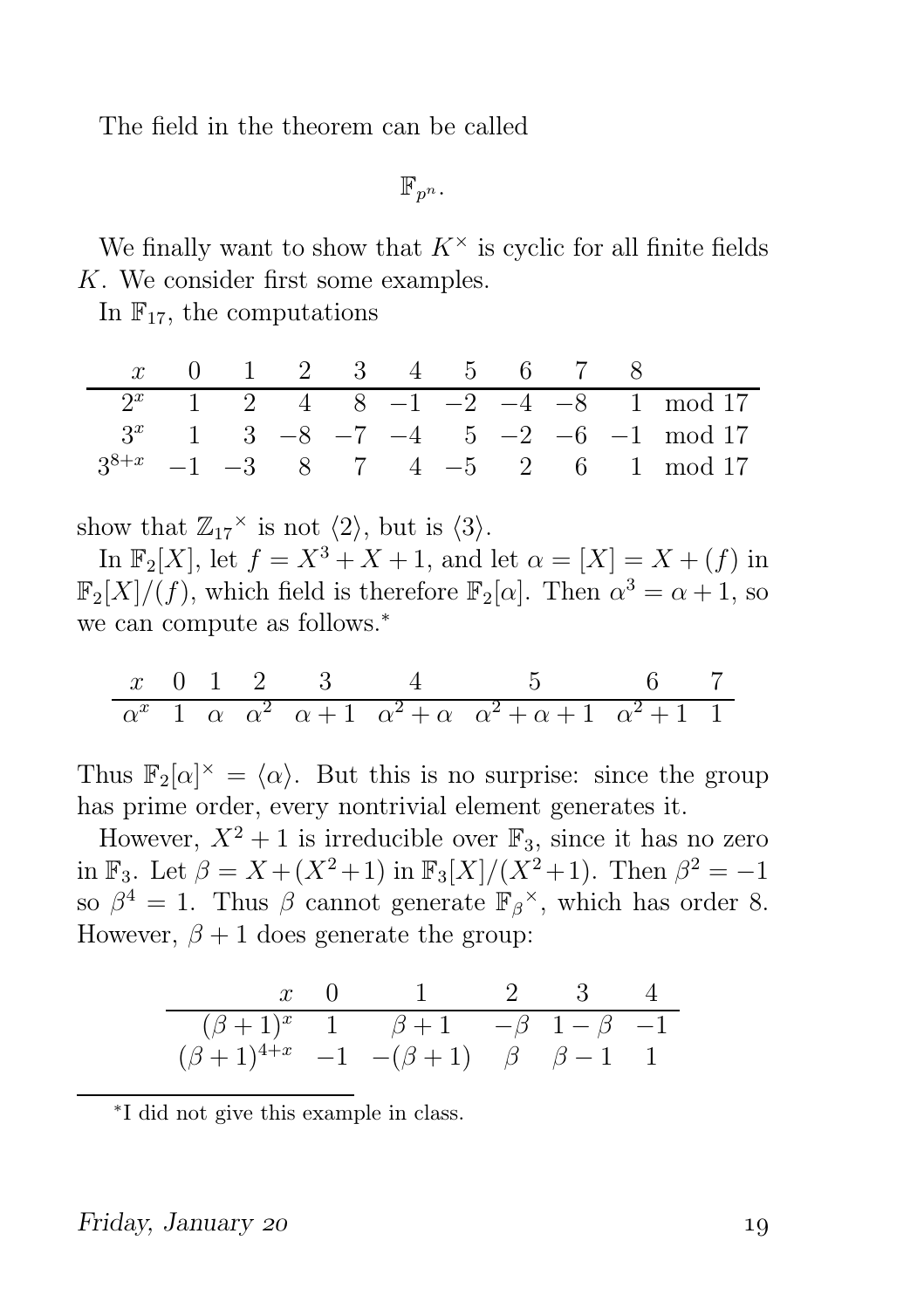Writing  $\beta + 1$  as  $\alpha$ , we have  $\beta = \alpha - 1$ , so  $0 = (\alpha - 1)^2 + 1 =$  $\alpha^2 + \alpha - 1$ , so

$$
\mathbb{F}_3[\beta] = \mathbb{F}_3[\alpha] = \mathbb{F}_3[X]/(X^2 + X - 1).
$$

In fact

$$
X^8 - 1 = (X - 1)(X + 1)(X^2 + 1)(X^4 + 1),
$$

and over  $\mathbb{F}_3$  we have

$$
X^4 + 1 = (X^2 + X - 1)(X^2 - X - 1).
$$

Any of the three irreducible polynomials  $X^2+1$  and  $X^2\pm X-1$ will give us  $\mathbb{F}_9$ .

It will be true generally that  $X^{p^{n}-1}-1$  has at least one irreducible factor over  $\mathbb{F}_p$  of degree *n*, and none of higher degree.

### 6 Saturday, January 21

Detailed proof of Theorem  $14$ . Let K be a finite field, and suppose char $(K) = p$ . Then  $\mathbb{F}_p \subseteq K$ . For some n in N,

$$
p^{n-1} < |K| \leqslant p^n.
$$

By recursion, K has a subset  $\{a_i: 0 \leq i \leq n\}$  such that, whenever  $0 \leq m < n$ ,

$$
a_m \notin \left\{ \sum_{i=0}^{m-1} a_i x_i : x_i \in \mathbb{F}_p \right\}.
$$

This is so because, defining

$$
V_m = \left\{ \sum_{i=0}^{m-1} a_i x_i : x_i \in \mathbb{F}_p \right\},\,
$$

20 Pinite fields 2017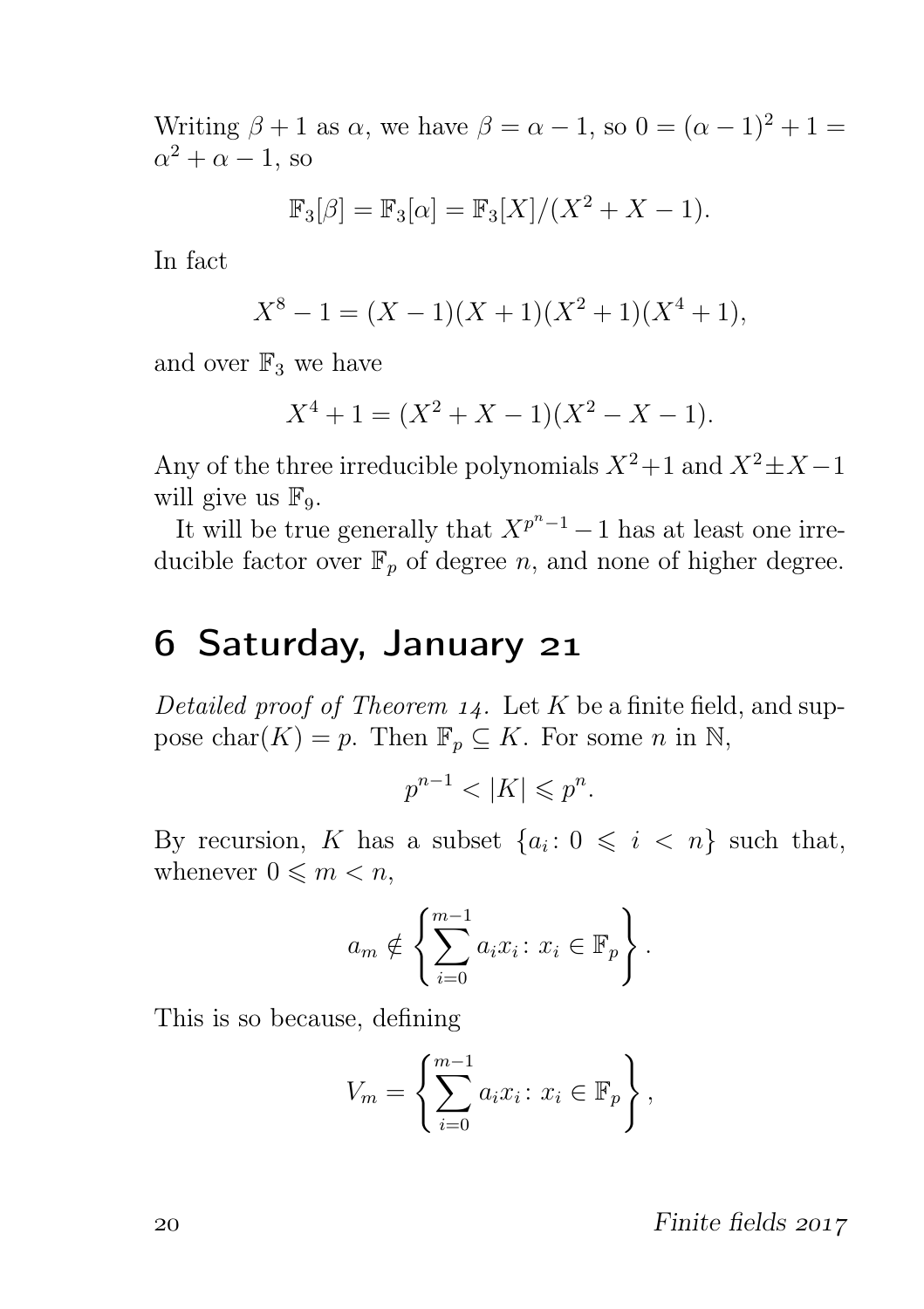we have  $|V_m| \leqslant p^m$ . Now we show by induction

$$
|V_m| = p^m,\t\t(5)
$$

whenever  $m \leq n$ . By definition,  $\sum_{i=0}^{m-1} a_i x_i$  is 0, which is neutral with respect to addition, just as  $0! = 1$ , which is neutral for multiplication. Also

$$
\sum_{i=0}^{m-1} 1 = m \cdot 1 = m;
$$

it makes sense that this should be true even when  $m = 0$ . Suppose now  $k < n$  and (5) holds when  $m = k$ . We have

$$
V_k \cap \{a_k x \colon x \in \mathbb{F}_p\} = \{0\},\
$$

since if  $a_kb \in V_k$ , but  $b \neq 0$ , then  $a_kbb^{-1} \in V_k$  (since this is a vector space over  $\mathbb{F}_p$ , but this means  $a_k \in V_k$ , contrary to the definition. So now the surjective function  $(v, x) \mapsto v + a_k x$ from  $V_m \times \mathbb{F}_p$  onto  $V_{k+1}$  is also injective, since if

$$
v + a_k b = w + a_k c
$$

for some v and w in  $V_k$  and b and c in  $\mathbb{F}_p$ , then

$$
v - w = a_k(c - b),
$$

so both sides are in  $V_k \cap \{a_k x : x \in \mathbb{F}_p\}$ , which means they are 0, so  $v = w$  and  $b = c$ . Now we have

$$
|V_{k+1}| = |V| \times |\mathbb{F}_p| = p^k \cdot p = p^{k+1},
$$

so (5) is true when  $m = k+1$ . By induction it is true whenever  $m \leq n$ . In particular,

$$
p^n = |V_n| \leqslant |K| \leqslant p^n,
$$

so  $|K| = p^n$ .

#### Saturday, January 21 21

 $\Box$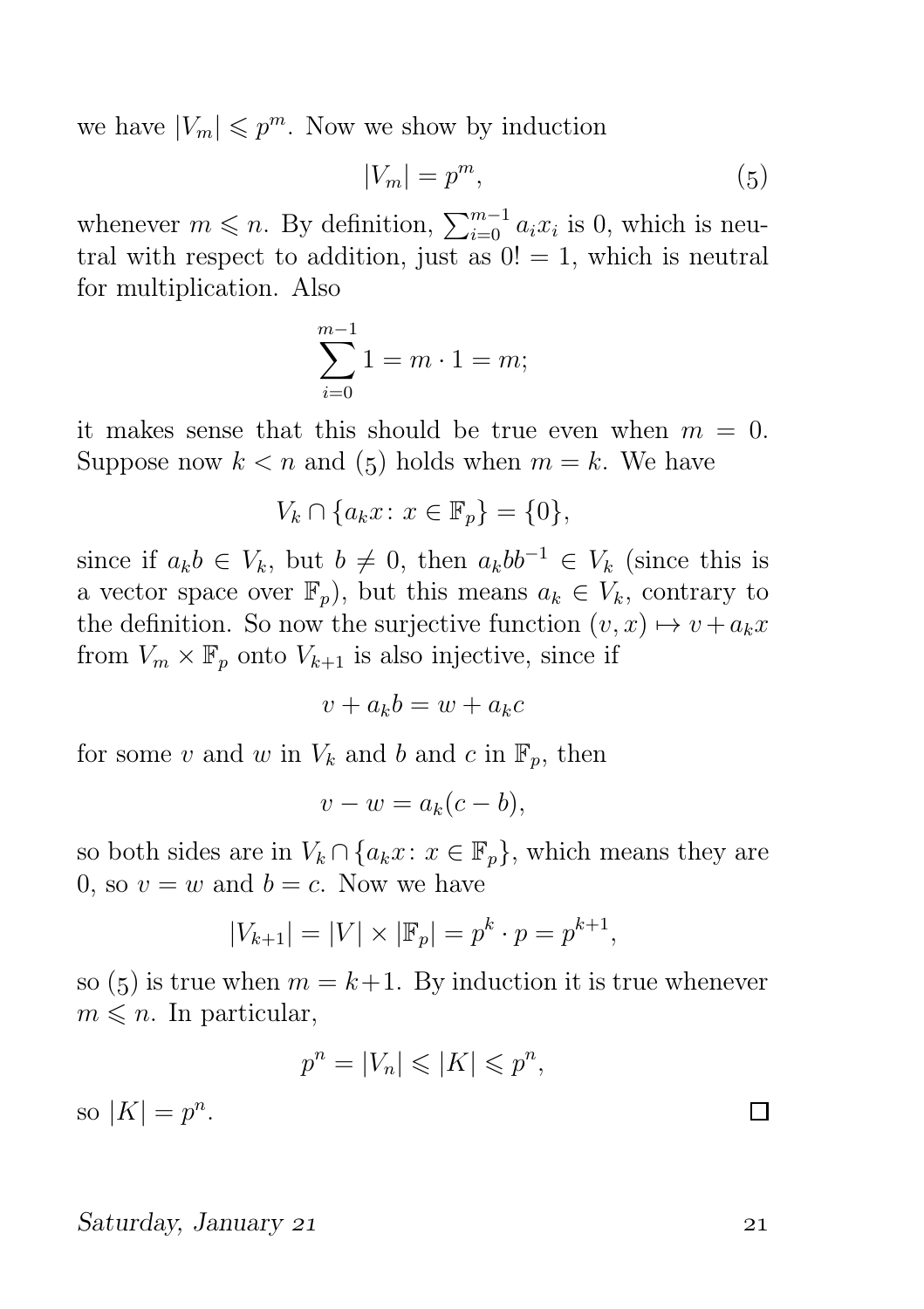**22 Theorem.** For all primes p, for all m and t in  $\mathbb{N}$ ,

$$
\mathbb{F}_{p^m} \subseteq \mathbb{F}_{p^t} \iff m \mid t.
$$

*Proof.* By the same proof as when  $K = \mathbb{F}_p$ , if K and L are two finite fields such that  $K \subseteq L$ , then for some n in N,

$$
|L| = |K|^n.
$$

In particular, if  $|K| = p^m$ , then  $|L| = p^t$  for some t, where  $m \mid t$ .

Suppose conversely  $m \mid t$ . Then  $t = mk$  for some k, and so

$$
p^{t} - 1 = (p^{m})^{k} - 1 = (p^{m} - 1)((p^{m})^{k-1} + \dots + 1),
$$
  
\n
$$
p^{t} - 1 = (p^{m} - 1),
$$
  
\n
$$
\mathbb{F}_{p^{m}} = \{0\} \cup \mathbb{F}_{p^{m}}^{\times} = \{0\} \cup \{x \in \mathbb{F}_{p^{t}} : x^{p^{m} - 1} = 1\}
$$
  
\n
$$
\subseteq \{0\} \cup \{x \in \mathbb{F}_{p^{t}} : x^{p^{t} - 1} = 1\}
$$
  
\n
$$
= \{0\} \cup \mathbb{F}_{p^{t}}^{\times} = \mathbb{F}_{p^{t}}.
$$

It remains to show  $\mathbb{F}_q^{\times} \cong \mathbb{Z}_{q-1}$ .

**23 Theorem.** For all a and b in N, if  $d = \gcd(a, b)$ , then ) ab/d is a common multiple of a and b, and 2) if c is a common multiple of a and b, then  $ab/d \mid c$ .

*Proof.*  $a \mid a \cdot (b/d)$  and  $b \mid (a/d) \cdot b$ . Suppose  $a \mid c$  and  $b \mid c$ . Then  $c/a \in \mathbb{Z}$ , and

$$
\frac{b}{d} \mid c, \qquad \frac{b}{d} \mid \frac{c}{a} \cdot a, \qquad \frac{b}{d} \mid \frac{c}{a}
$$

since  $gcd(b/d, a) = 1$ , and therefore  $ab/d \mid c$ .

22 Finite fields 2017

 $\Box$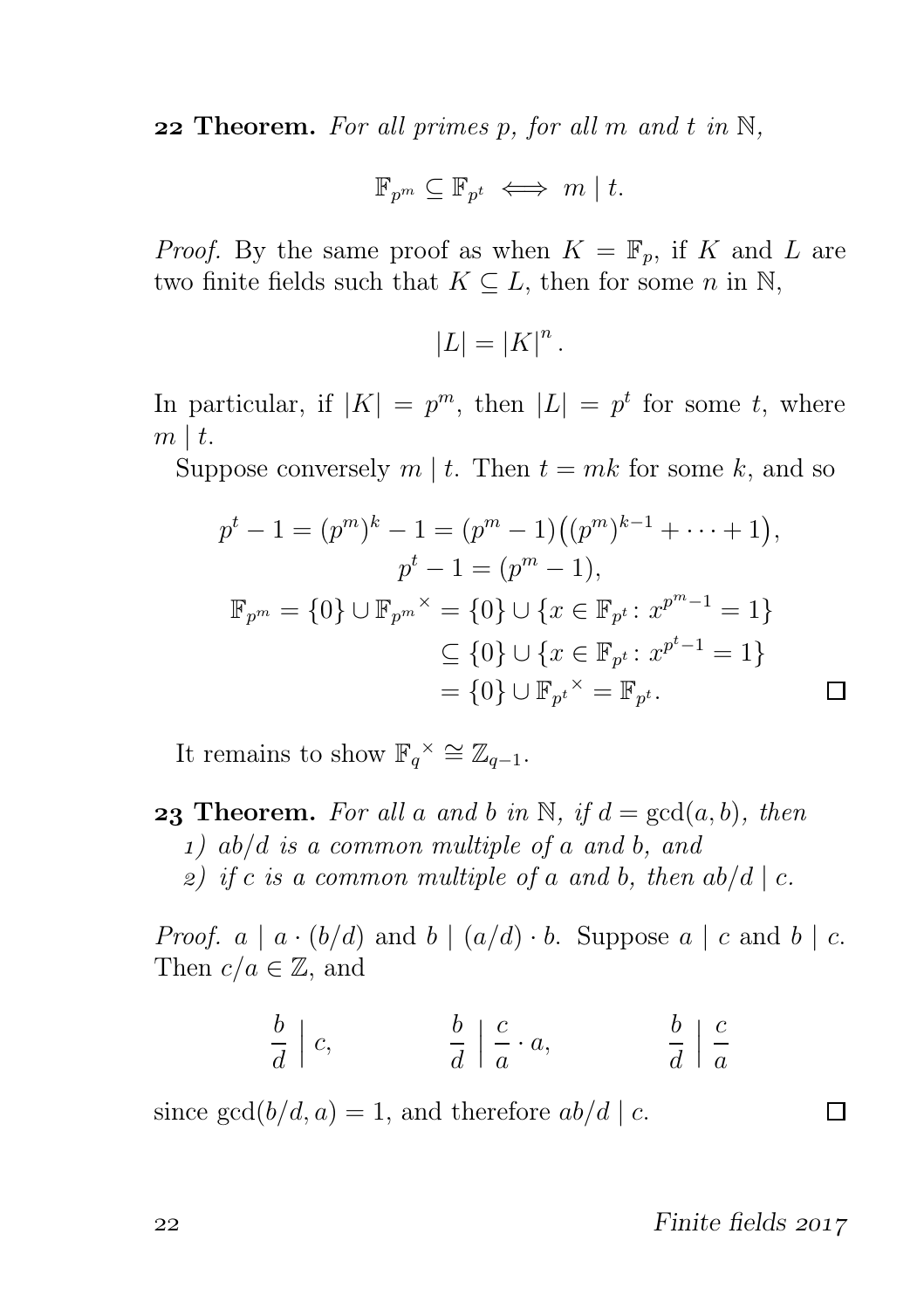Thus

$$
\frac{ab}{\gcd(a,b)} = \operatorname{lcm}(a,b),
$$

the least common multiple of a and b.

**24 Theorem.** If an abelian group has elements q and h of orders a and b respectively, the the element

$$
\gcd(a, b) \cdot g + h
$$

has order  $\text{lcm}(a, b)$ .

*Proof.* Let  $gcd(a, b) = d$ . Then  $|dg| = a/d$  and  $|h| = b$ , and  $gcd(a/d, b) = 1$ . By the proof of Euler's Theorem (Theorem 17), since every element of  $\langle dg \rangle$  or  $\langle h \rangle$  has order dividing that of the respective group,

$$
\langle dg \rangle \cap \langle h \rangle = \{0\}.
$$

As in the proof of Theorem 14 above, if  $c(dq + h) = 0$ , then  $cdq = -ch$ , so each side belongs to  $\langle dq \rangle \cap \langle h \rangle$  and is therefore 0. Then  $a \mid cd$ , so  $a/d \mid c$ ; but also  $b \mid c$ , and therefore  $ab/d \mid c$ , since  $gcd(a/d, b) = 1$ . Conversely

$$
\frac{ab}{d}(dg+h) = bag + abh = 0.
$$

Thus  $|dg + h| = \text{lcm}(a, b)$ .

**25 Theorem.** For all prime powers  $q$ ,

$$
\mathbb{F}_q^{\times} \cong \mathbb{Z}_{q-1}.
$$

Saturday, January 21 23

П